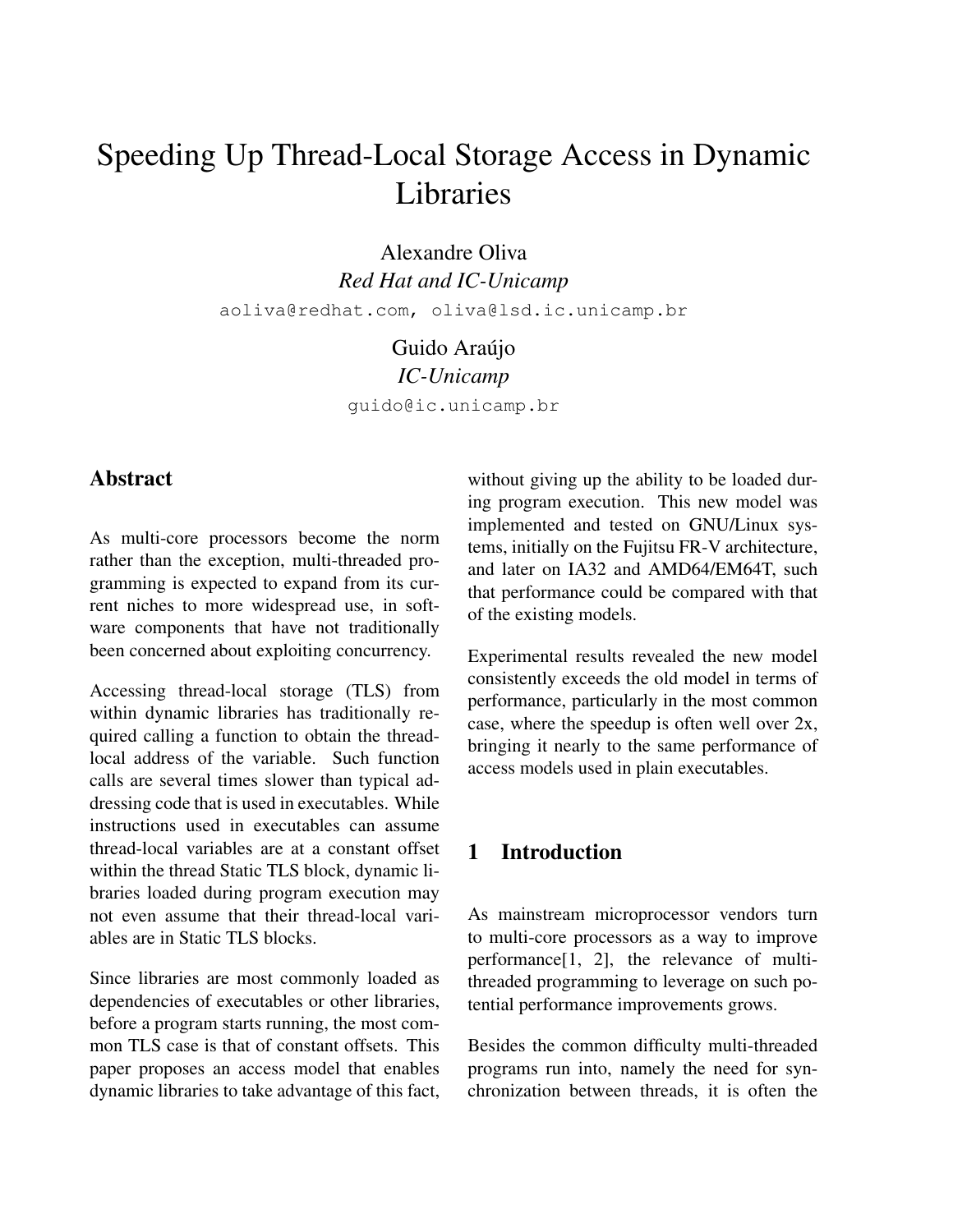case that a thread would like to use a global variable,<sup>1</sup> for extended periods of time, without other threads modifying its contents, and without having to incur synchronization overheads.

Using automatic variables to achieve this is a possibility, since each thread has its own stack, where such variables are allocated. However, if multiple functions need to use the same data structure within a thread, a pointer to it must be passed around, which is cumbersome, and might require reengineering the control flow so as to ensure that the stack frame in which the data structure is created is not left while the data is still in use.

Widely-used thread libraries have introduced primitives to overcome this problem, enabling threads to map a global handle, shared by all threads, to different values, one for each thread. This feature is offered in the form of function calls (pthread\_getspecific and pthread\_setspecific, in POSIX[3] threads), that are far less efficient than access to global variables and even less efficient than access to automatic variables. Besides the efficiency issues, they are syntactically far more difficult to use than regular variables. These were the main motivations for the introduction of Thread Local Storage (henceforth, TLS[4, 5]) features in compilers, linkers and run-time systems, that enable selected global variables to be marked with a thread specifier or a threadprivate pragma, indicating that, for each thread, there should be a separate, independent copy of the variable.

By using custom low-level thread-specific implementations[6], or with cooperation from the compiler and the linker, access to threadlocal variables can be far more efficient than using the standard functions that offer abstractions of thread-specific data. In some cases, such as when generating code for dynamic libraries, the compiler-generated code is still very inefficient, for reasons detailed in Section 2; for main executables, access can sometimes be just as efficient as accessing automatic or global variables. The mechanisms introduced in Section 3, based on the novel concept of TLS Descriptors[7, 8], yield a major speedup, that brings the performance of TLS access in dynamic libraries close to that of executables, as shown in Section 4. Section 5 summarizes the results with some final remarks and future directions.

## 2 Background

In this paper, we use the term *loadable module*, or just *module*, to refer to executables, dynamic libraries and the dynamic loader. A process may consist of a set of loadable modules consisting of exactly one executable, a dynamic loader (for dynamic executables) and zero or more dynamic libraries. We call *initial modules* the main executable, any dynamic libraries it depends upon (directly or indirectly) and any other dynamic libraries the dynamic loader chooses to load before relinquishing control to the main executable. Moreover, we use the term *dlopened modules* to refer to modules that are loaded after the program starts running, typically by means of library calls such as dlopen.

Every loadable module may define a memory address range delimiting its TLS segment. This range, after relocation processing, contains the memory image to be used to initialize the TLS block associated with that module, for each different thread.

For every thread, two data structures are allocated: a Static TLS Block and a Dynamic Thread Vector (DTV), as depicted in Figure 1.

<sup>&</sup>lt;sup>1</sup>The strictly-correct term here would be variable whose storage has static duration.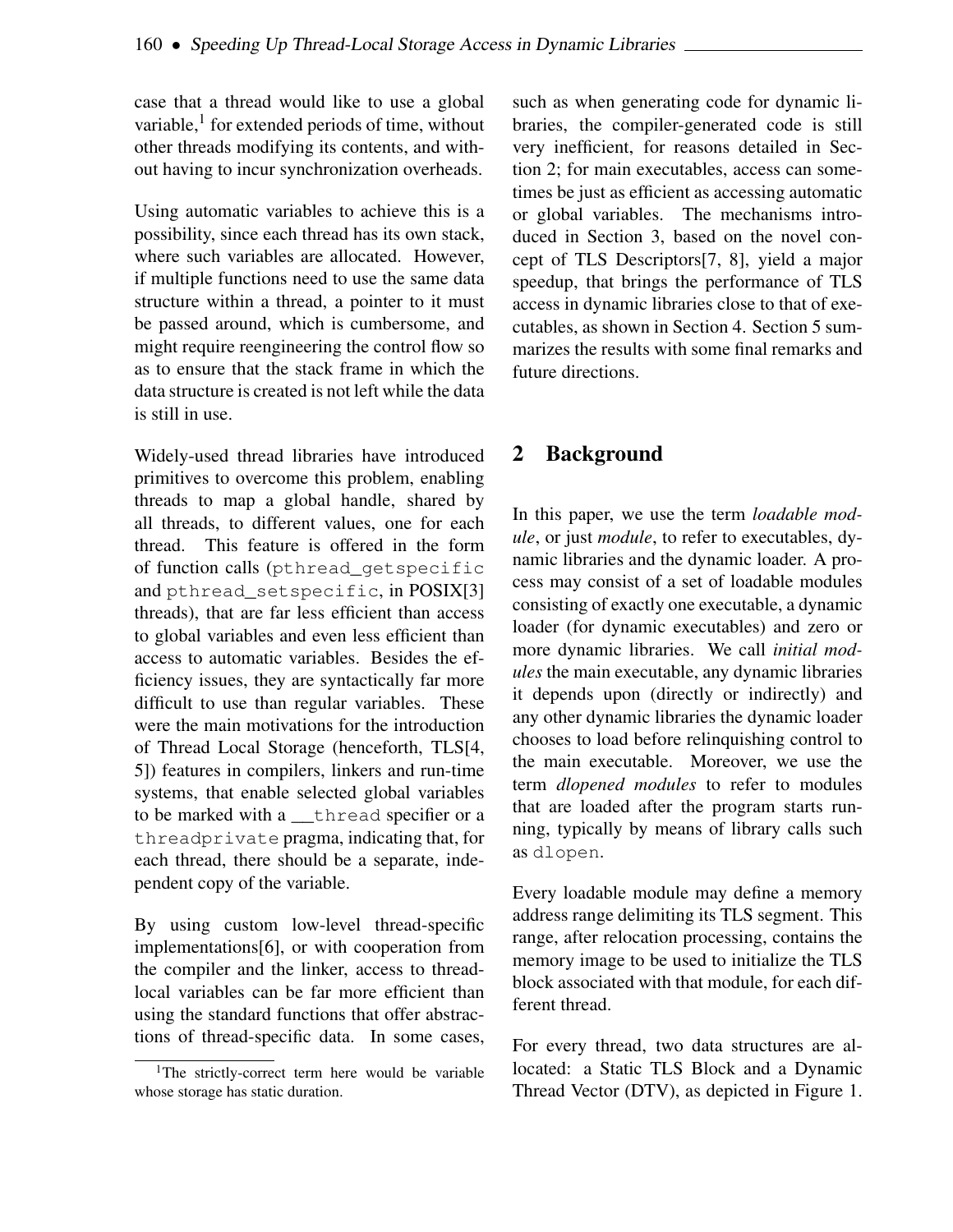

Figure 1: Per-thread data structures used to support TLS.

A reserved register, called the Thread Pointer (TP, for short), points to a base address within that thread's Static TLS Block. At a fixed relative location within the Static TLS Block lies a pointer to the DTV. The DTV, in turn, starts with a generation counter, followed by pointers to TLS Blocks. For every module containing a TLS segment, a module index is assigned, that indicates the entry in each thread's DTV reserved to hold a pointer to the TLS Block corresponding to that module.

The dynamic loader can use information about the TLS segments of all initial modules to lay out the Static TLS Block. Each thread's static block will contain TLS blocks for all initial modules. Using the same layout for all threads implies that the relative locations, in the Static TLS Block, of the initial modules's TLS blocks's are the same across all threads, thus enabling not only efficient code generation for some TLS access models, but also the optimization proposed in Section 3.

#### 2.1 Access Models

If a main executable contains a TLS segment, the dynamic loader not only reserves the first entry in the DTV for it, but also lays out the Static TLS Block in such a way that the offset from the TP to the executable's TLS block is a constant computable at link time. The exact location of the executable's TLS block within the Static TLS Block only depends on the size and alignment requirements of the executable's TLS segment, and conventions set by the Application Binary Interface (ABI) of the hardware architecture and operating system. Since the linker can compute the offset from the TP to the executable's TLS block, and the relative location of a variable defined within this block, it can compute the exact TP offset of such a variable (say, variable  $\times$  in Figure 1), and use that as a displacement from the TP to access the variable. This access model is known as Local Exec. It is the most efficient, but least general, access model, since only the main executable can use it. In theory, all initial modules could use it, but this would require text segments to be modified at dynamic relocation processing time, and modifying text segments is highly undesirable, mainly because it prevents page sharing across multiple processes, which is what shared libraries are supposed to enable.

An example of computing the address of a variable var into register reg using the Local Exec access model, in low-level pseudo code, is given below. TPoff is a functional notation to denote the TP offset of a variable.

let reg  $\leftarrow$  TP + TPoff(var)

Accessing thread-local variables that are not defined in the main executable preclude the use of the Local Exec access model. The main executable, however, can still take advantage of the fact that every dynamic library it depends on, that might provide the variable it wants to access, is an initial library, and therefore its relative location within the Static TLS Block is a run-time constant, which holds for variables  $x$  and  $y$  in Figure 1. Emitting a relocation to get the dynamic loader to compute this run-time constant and store it into a Global Offset Table (GOT) entry, and using this constant, loaded from the GOT, as an offset from the TP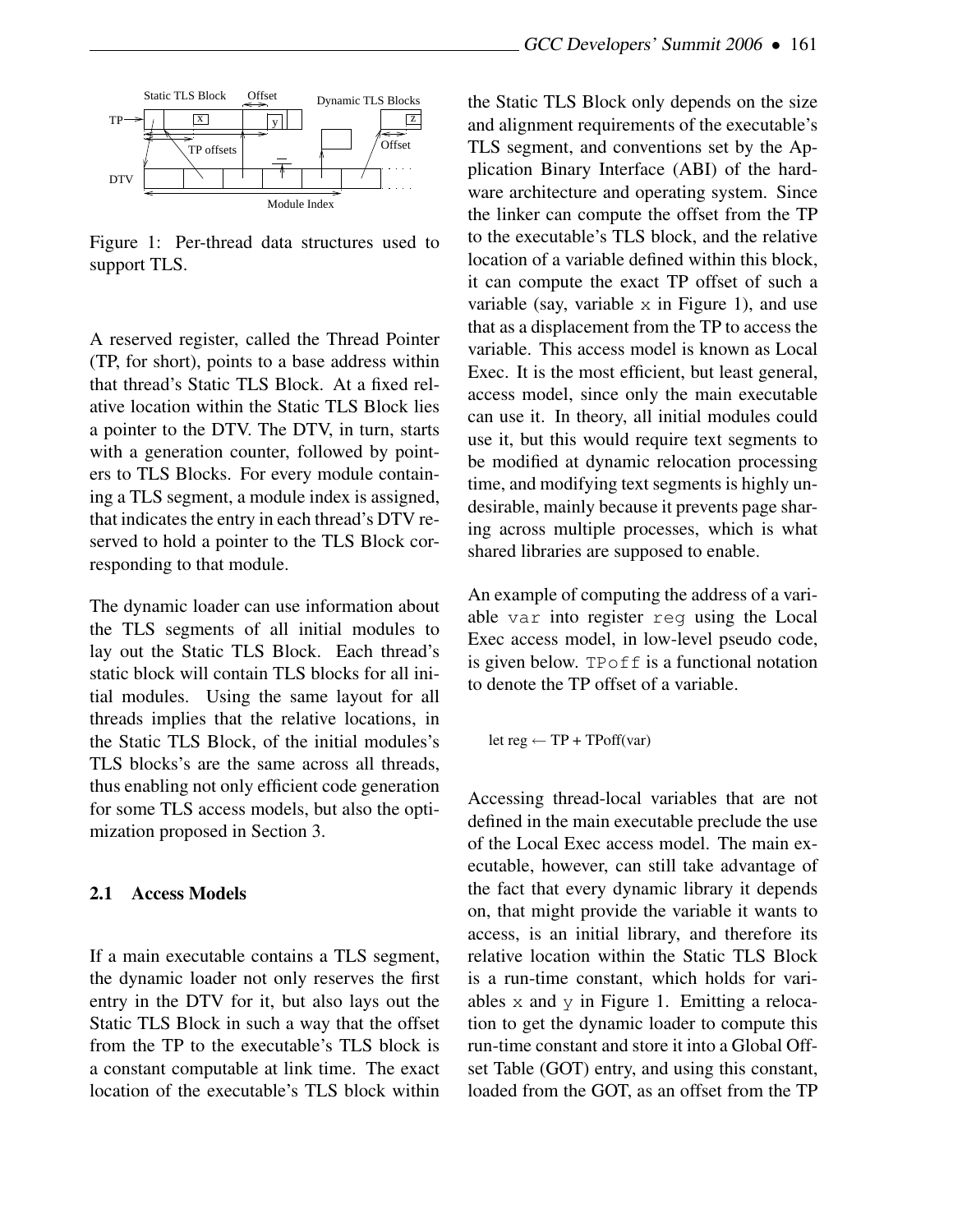to access the variable, is called the Initial Exec access model. Under certain circumstances, it may be used in dynamic libraries as well, but it may come at the cost of being unable to dlopen such libraries. The use of indirection through the GOT, allocated in the data segment, not only retains the ability to share pages of code, but also merges all the dynamic address computation related with a symbol into a single location, reducing the number of dynamic relocations needed.

An example of computing the address of variable var into register reg using the Initial Exec access model follows. GOT, in such lowlevel pseudo code, denotes a reserved register or some PC-relative addressing mode that yields the GOT base address. GOTTPoff denotes the offset of a GOT entry that, at run time, will hold the TP offset of a variable.

load reg, GOT[GOTTPoff(var)] let  $reg \leftarrow TP + reg$ 

The other two access models, General Dynamic and Local Dynamic, require the (implicit) use of the DTV. Both access models involve calling a function, normally called \_\_tls\_get\_ addr, to obtain a thread-local address. Function \_\_tls\_get\_addr requires two pieces of information to compute the requested address: a Module Index and an Offset within the module's TLS segment, as depicted in Figure 1 for variable z. These two pieces of information are normally computed by the dynamic loader, in response to relocation entries that request them to be stored in the GOT. An example of the use of the General Dynamic access model is given below, using adjacent GOT entries and passing it by reference in a register. Other implementations use independent GOT entries for the two values, and/or pass them by value. GOTModIdx\&Off is a functional notation to denote the offset of a GOT entry that, at run time, will hold a Module Index followed by a corresponding Offset.

```
let reg ← GOT + GOTModIdx&Off(var)
call __tls_get_addr
```
Local Dynamic is a variant of General Dynamic that calls the function to compute a base address, normally by passing the function a zero offset. Having obtained the base address of a module's TLS block with a single call, the Local Dynamic access model then uses variables's offsets to access them using the same base address. The offsets can all be computed by the linker, since they are a local property of the module. An example follows, in which GOTModIdx denotes the GOT offset for an entry that, at run time, will hold the Module Index and a zero offset, and ModOff represents the Offset of a given variable.

```
let reg \leftarrow GOT + GOTModIdx()
call __tls_get_addr
let reg1 \leftarrow reg + ModOff(var1)
let reg2 \leftarrow reg + ModOff(var2)
```
#### 2.2 Dynamic behavior

At thread creation time, the DTV is initialized such that every entry corresponding to an initial module points to a TLS block within the Static TLS Block, like the second and third slots in the DTV in Figure 1, and all other entries are marked as not allocated, like the fourth slot. Entries for dlopened modules have to be assigned on demand to TLS blocks allocated dynamically, as depicted by the two Dynamic TLS Blocks in the figure. Dynamic allocation is necessary because multiple threads may already be running at the time a new module is loaded into a process. Function \_\_tls\_qet\_ addr is responsible for the run-time maintenance of the DTV.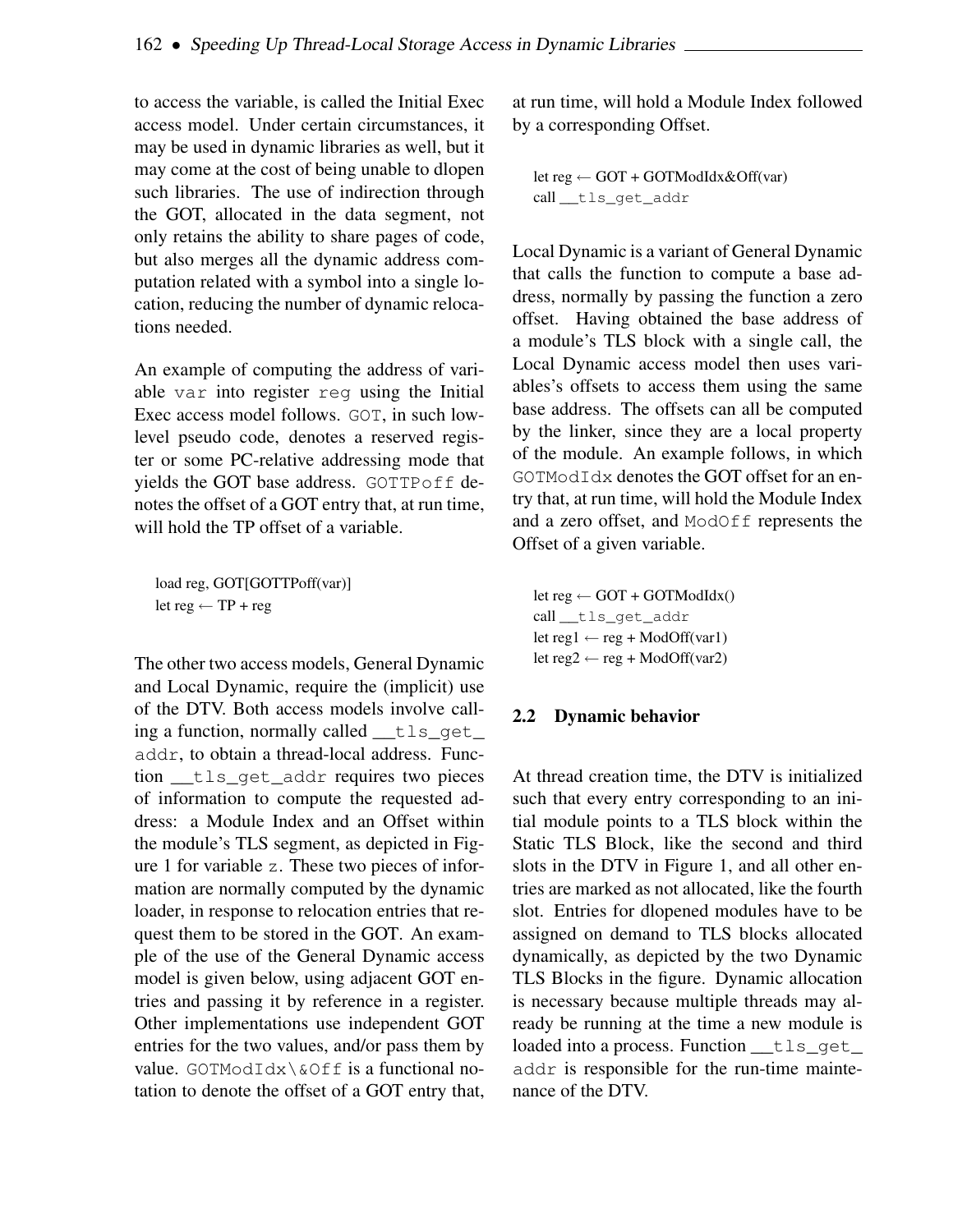The generation counter in the DTV is used to keep track of such dynamically-allocated TLS blocks: every time a dlopened module with a TLS segment is loaded or unloaded, a global generation counter is incremented. Function tls get addr checks whether the DTV generation counter is up to date every time it is called. If the DTV is found to be out of date, the function may have to release the memory associated with its outdated entries, to dynamically resize it, and to set any released or newlycreated entries to the unallocated state.

Once the DTV is up to date, if function \_\_ tls get addr finds that the requested DTV entry is not allocated, it allocates the necessary storage, initializes it with the contents of the TLS segment from the corresponding module and sets the DTV entry to the allocated address. At last, it loads the module's TLS block's base address from the corresponding DTV entry and adds to it the variable offset it was passed as argument, returning the result.

# 3 Optimization

Let us first investigate why  $tls$  get addr is perceived as so slow, and then proceed to introducing the optimization subject of this paper.

## 3.1 Inefficiencies in \_\_tls\_get\_addr

It might seem that the dynamic access models should not be so expensive, since in the most common case, the run-time behavior of function tls get addr will involve two testand-branch sequences, with branches predicted not taken, followed by offsetting the base address already loaded for the second test by the amount given as an argument, as in the lowlevel pseudo code below. DTVoff denotes the offset from the TP to the DTV address stored in the Static TLS block; DTVGCoff, the relative location of the generation counter in the DTV, normally 0; DTVentrysize, the size of a DTV entry; arg1 and arg2, the module index and the offset, respectively; result, the register in which tls get addr returns its result.

```
load reg1 \leftarrow TP[DTVoff]load reg2 ← generation_counter
branch to slow path 1 if reg1[DTVGCoff] < reg2
load reg2 ← reg1[arg1 \times DTVentrysize]
branch to slow path 2 if reg2 == UNALLOCATEDlet result \leftarrow reg2 + arg2
return
```
The first test, however, involves a global variable, the global generation counter. Accessing a global variable can be relatively expensive in such a simple function, since it may require setting up the GOT register to compute its address, if PC-relative addressing is not available.

A bigger performance penalty follows from the compiler's inability to shrink-wrap functions[9, 10], namely, to avoid saving and restoring registers, and even setting up a stack frame, in the fast path that issues no function calls and needs only two scratch registers. Since the slow paths issue function calls, compilers will generally set up a stack frame for the entire function, and since such paths are complex, possibly requiring multiple registers, several such registers have to be saved and restored every time the function is called, even though they are seldom actually used.

Although some register saving and restoring performance can be recovered by means of shrink-wrapping, compilers cannot help the fact that the definition of \_tls\_get\_addr, in the dynamic loader, is publicly visible and not actually known before run time, so the compiler must assume it complies with the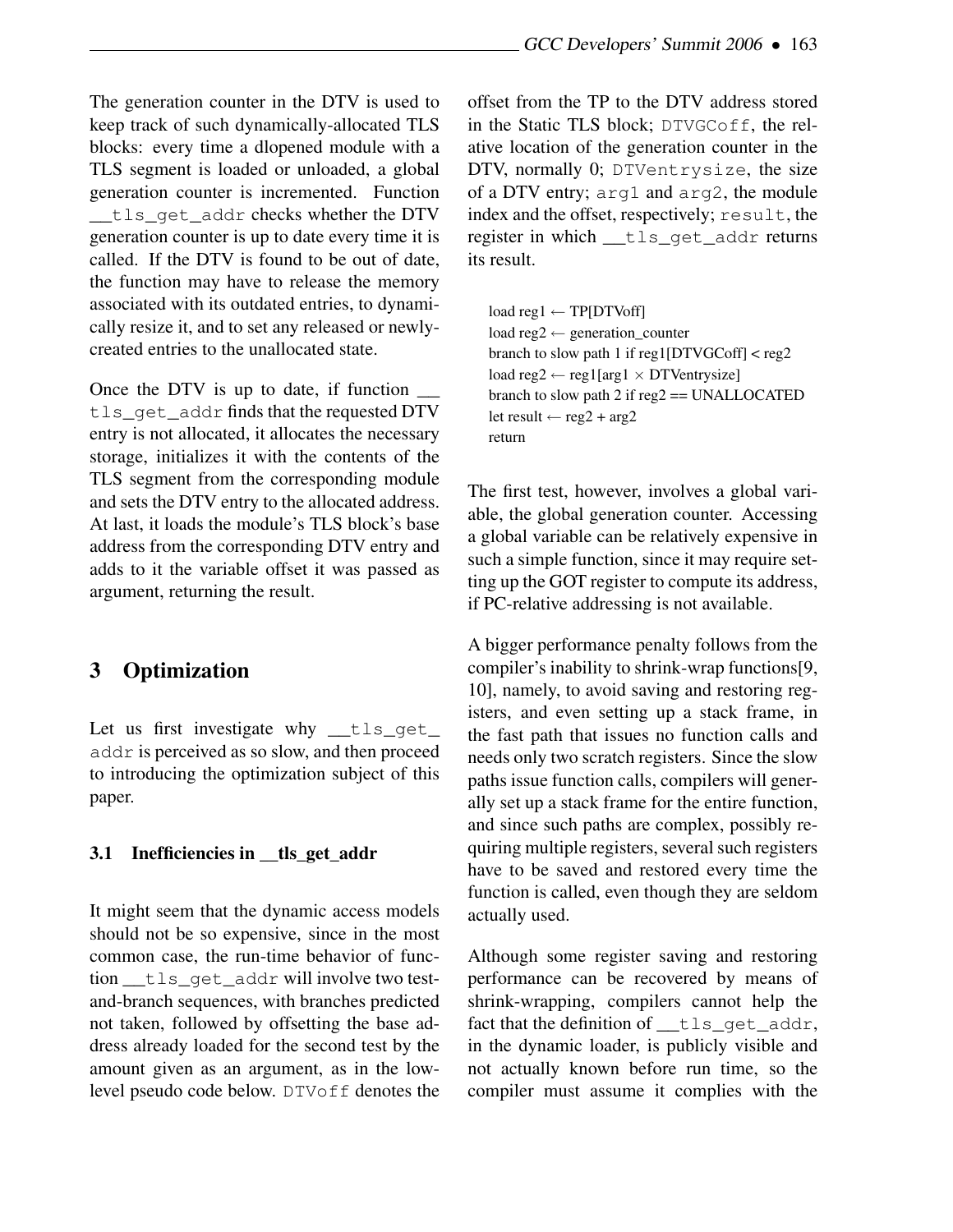platform-defined calling conventions. ABIdefined custom calling conventions for this function could shift into the tls get addr slow path the penalties involved with preserving registers that would otherwise have to take place in its callers.

Yet another performance penalty is related with the fact that \_\_tls\_get\_addr is always called through Procedure Linkage Table (PLT) entries. Since it is defined in the dynamic loader, calls to it in other modules have to go through such an entry that loads the actual function address from the GOT and then jumps to it.

Without such inefficiencies, the instruction sequence above would be observed at run time. However, with all the inefficiencies, the dynamic instruction trace after an instructions that calls tls get addr is as follows. Additional instructions, not present above, are *emphasized.* GOToff(sym) denotes the offset from the GOT to the address of symbol sym.

```
jump to address loaded from PLT GOT entry
set up stack frame
save call-preserved registers used in slow path
save and set up GOT register if needed
load reg1 ← TP[DTVoff]
load reg2 ← GOT[GOToff(generation_counter)]
branch to slow path 1 if reg1[DTVGCoff] < reg2load reg2 \leftarrow reg1[arg1 \times DTVentrysize]
branch to slow path 2 if reg2 == UNALLOCATED
let result \leftarrow reg2 + arg2
restore registers
destroy stack frame
return
```
Even if the compiler could be improved so as to avoid setting up a stack frame, the GOTrelative addressing mode to access the generation counter is unavoidable. As for the PLT entry, the additional jump could be avoided by using a call sequence in \_\_tls\_get\_addr callers that referenced its GOT entry directly, precluding lazy relocation of this reference and, most often, requiring larger code size at all call sites, negatively impacting the instruction cache efficiency.

#### 3.2 TLS Descriptors

From the previous paragraph, it would seem that improving the performance of the dynamic access models would not involve a change in the access models themselves, but rather in the compiler used to compile the get addr.

It is possible, however, to make them more efficient, by introducing specialized versions thereof for different situations, and by providing such specialized versions with additional information. Let us put aside for a moment the issue of how to get the most appropriate specialized version selected efficiently, and concentrate on the potential benefits first.

#### 3.2.1 Improving Static TLS

One major shortcoming of  $_{\text{tls\_get\_}}$ addr is that it fails to take advantage of the fact that, to access the TLS block for an initial module, no tests are necessary. Since initial modules' TLS blocks are laid out as part of Static TLS Blocks, all threads' DTVs already contain the correct addresses in the entries corresponding to such modules, so it would suffice to dereference the DTV and add the variable offset.

However, it is possible to do even better in the Static TLS case: since the initial module's TLS block is at an offset from the TP that is the same for all threads, we can use the provision above of passing additional information to the specialized function and pass it this constant TP offset, instead of the then-unused module index. Thus, all this specialized function has to do is to add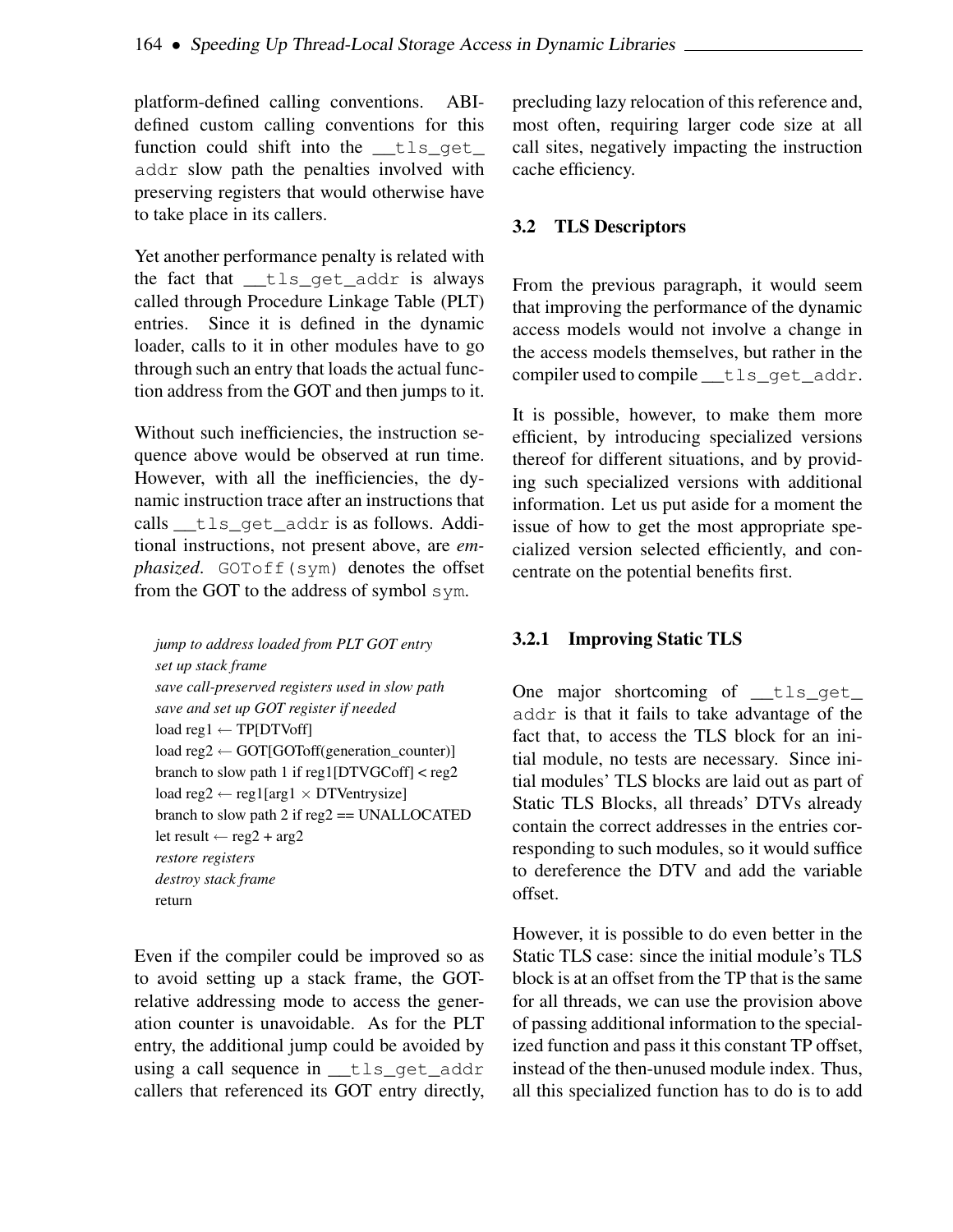the module's TP offset to the TP, and then to the variable offset.

In a further step, this specialized function could take as arguments, instead of the TP offset and the variable offset, the precomputed result of adding them together. This specialized function is thus reduced to the following pseudo code:

```
let result \leftarrow TP + argreturn
```
Selecting this specialized function reduces significantly the computation performed in the function, rendering its performance very similar to that of the Initial Exec or even Local Exec models, discounting the function call overhead. The use of this specialized version is the most significant improvement we have introduced, but there are additional minor improvements to follow.

One important point to consider is that all specializations must present the same interface, such that callers are totally unaware of which specialization is selected; such selection takes place at run time, at which point it is undesirable to modify code. Therefore, when we modify the interface of a specialization so as to take a single argument, we are either determining that none of the specializations can take more than one argument, or that this one specialization will ignore any additional arguments other specializations might require.

#### 3.2.2 Returning TP offsets

On some architectures, register-plus-register indirect addressing modes is little or no more expensive than indirect addressing modes. On Fujitsu FR-V, for example, there is no singleregister indirect addressing mode: loads and stores compute the address by adding a register to either another register or a constant displacement. On IA32 and AMD64/EM64T, on GNU/Linux, segment registers are used as TP, so an instruction with a single-register indirect addressing mode can be modified to use this register as an offset from the segment base address by using a 1-byte prefix, with no significant performance penalty.

On such architectures, it makes sense to arrange for the function to return not the address of the variable, but rather its TP offset. If it is also possible to arrange for the argument to be passed in the register used to hold return values, then the specialization optimized for Static TLS becomes a single return statement, as on FR-V. On IA32 and AMD64/EM64T, it could be possible to achieve the same, but at the expense of additional code at every call site to load the argument from memory. Thus, it is more efficient, in terms of code size, to leave it up to the specialized function to load it before returning.

#### 3.2.3 Linker relaxations

TLS-related relaxations are always defined so as to turn accesses using dynamic access models into Initial Exec or Local Exec, when linking an executable. In general, the  $_t$  tls get\_addr call sequence, including the instructions that set up the arguments, has to contain padding such that, if the linker relaxes the code to a more efficient access model, there is room for the instruction that adds the TP and the TP offset, regardless of whether it is the Local Exec link-time constant or the Initial Exec run-time constant loaded from the GOT.

The convention of returning the TP offset instead of the actual address simplifies linker relaxations, because the addition of the TP does not have to fit in the replacement sequence: it is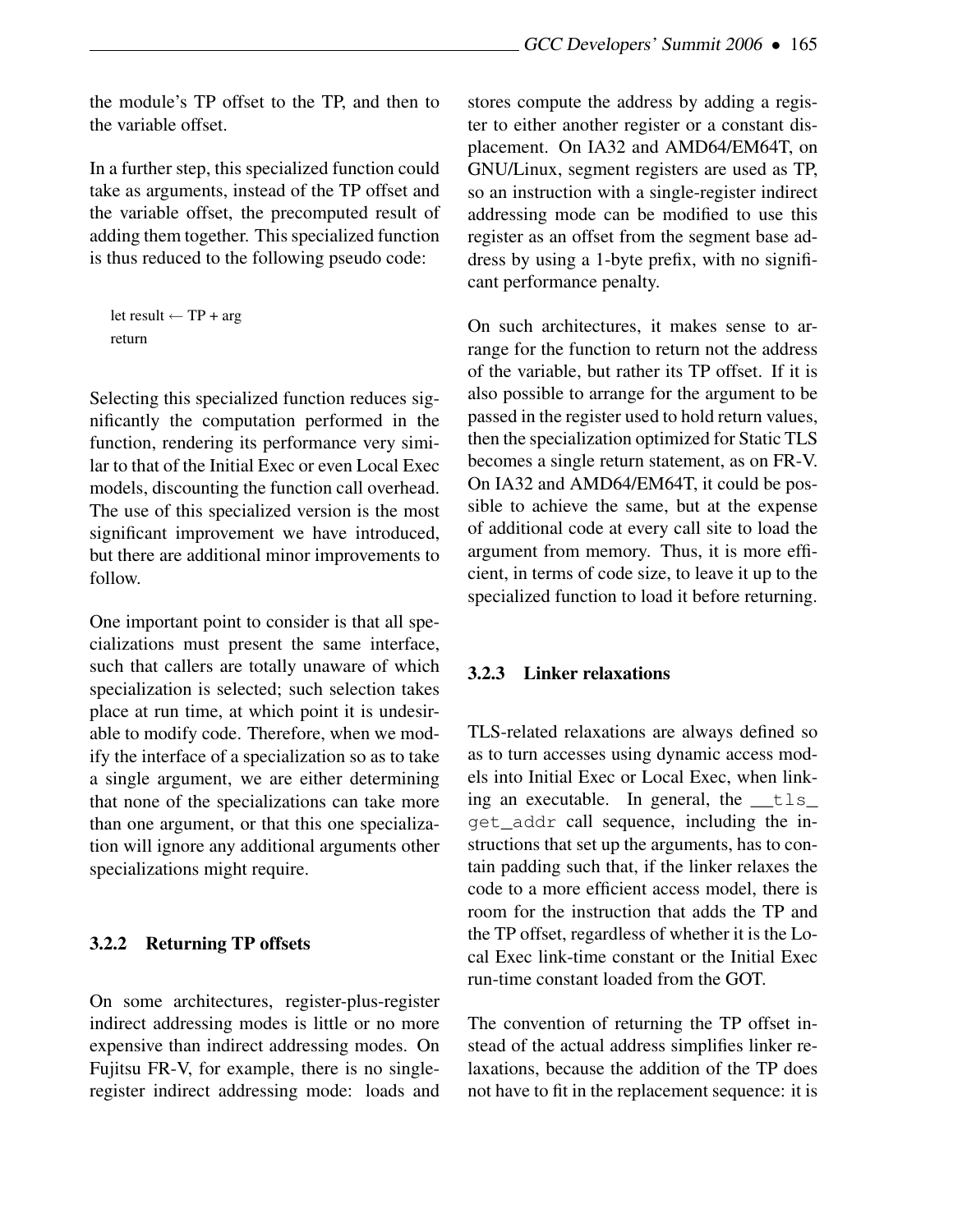already there, after the call sequence. So it suffices to arrange for the value loaded from the GOT, or the fixed constant used in Local Exec, to make it to the register in which the call would have returned the TP offset. With the reduced padding, code size is reduced, improving the efficiency of the instruction cache.

#### 3.2.4 Avoiding unnecessary DTV updates

The use of a global variable, namely the generation counter, when testing whether a DTV is up to date, is not only a bad idea because of the potential performance hit associated with saving, setting up and restoring the GOT register.

The fact that some thread *A* may choose to dlopen or dlclose a module *a* may slow down another thread *B* that accesses TLS variables from module *b*. This occurs because the test in \_\_tls\_get\_addr checks whether the DTV is up to date, and not whether it is recent enough to access a variable in the requested module.

While indexing some TLS module table to determine the generation count associated with a module could be feasible, it would significantly slow down the fast path. However, with our provision of passing additional information to the specialized functions, we can arrange to have the minimum generation count needed to access a module's TLS passed to a specialized function used to handle Dynamic TLS.

Since we have arranged for the Static TLS specialization to use a single argument, we can do the same for the Dynamic TLS specialization at hand. Since there is no way to avoid the requirement for the module index and the offset, however, in order to fit all this information in a single argument, the only solution is to use indirection.

Since Dynamic TLS is designed to be the rare case, allocating additional storage for references to such variables is not deemed unacceptable, so what we do here is to arrange for the Dynamic TLS specialization to be passed, as its argument, a pointer to a data structure containing not only the module index and the offset, but also the generation counter needed by the module. The specialized function can thus avoid the need for the GOT register in the fast path, using for the test the generation counter stored in this data structure passed as its argument, also avoiding DTV updates that would not affect its ability to access the requested module.

On Fujitsu FR-V, a particular detail of the ABI[11] required an additional field in this data structure. The ABI requires the GOT register to be set up for a function not by the function itself, but rather by its caller. Since no specializations of TLS calls would require the GOT register in their fast paths, we have arranged for the argument data structure to contain the GOT pointer the specialization may need.

An additional micro-optimization, applied on FR-V, is to arrange for this data structure to contain not the module index, but rather the offset into the DTV where its entry is stored. This saves a shift-left instruction in the fast path of the specialized function, because FR-V does not have an addressing mode that adds an index register multiplied by a constant to a base register.

## 3.2.5 Specialized calling conventions

The IA32 version of \_\_tls\_get\_addr on GNU/Linux has traditionally used custom calling conventions in that its arguments are not passed on the stack, as usual, but rather on registers. This should also be the case of specializations of this function.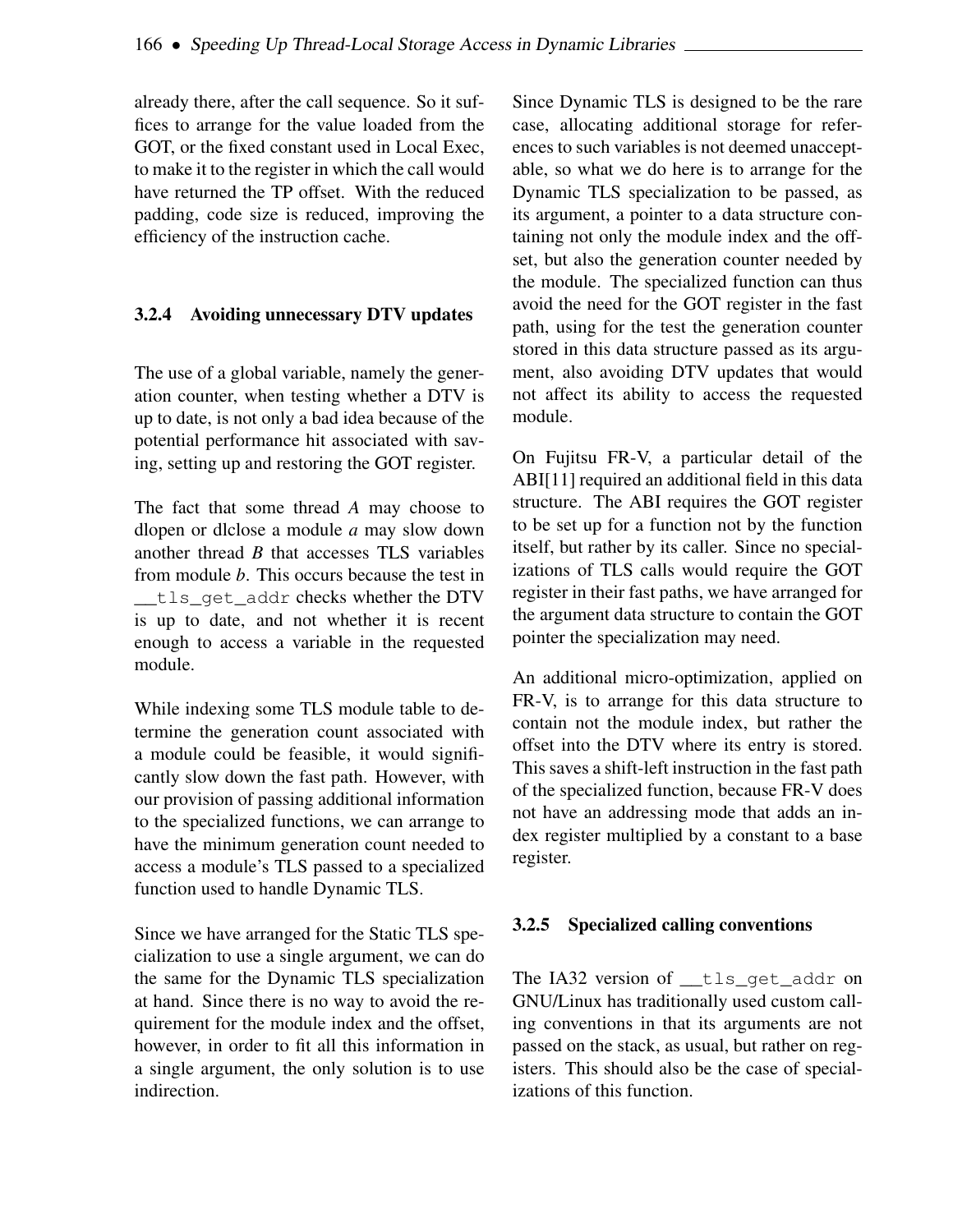Besides specifications of where arguments are passed and where return values are stored, another important aspect of calling conventions is that of defining which registers a function can modify without preserving (caller-saved or call-clobbered), and which have to be saved before they can be modified (callee-saved or callpreserved).

The most common TLS cases in code compiled for dynamic libraries, namely Static TLS specialization and relaxation for main executable, can assume that, in a TLS call instruction or its replacement, no register is modified other than the one holding the resulting address or TP offset.

Only the Dynamic TLS specialization needs a pair of temporary registers for the fast path, and potentially several other registers for the slow path.

Since in this work we are defining a new interface for \_\_tls\_qet\_addr specializations, we might as well define the conventions regarding preserved registers to privilege the most common cases. We have thus defined that the specializations are to preserve all registers other than the return value, such that TLS calls can be modeled like simple loads, enabling the full register set to be used without concerns about preserving registers across such calls. This requires that, when the slow path of the Dynamic TLS specialization issues calls to other functions, it preserves all registers that they might modify. Since it is the slow path, and it has so much work to do anyway, this additional work is insignificant. Unfortunately, this decision also affects the fast path, in that it has to preserve the two scratch registers it needs, but since Dynamic TLS is assumed to be the uncommon case, privileging the Static TLS case is a reasonable decision.

#### 3.2.6 Selecting specializations at run time

Now that we have established that both specializations work with a single argument, and defined that they should use customized calling conventions to do their jobs, we are ready to specify how the appropriate specialization is to be selected and called.

In the existing dynamic access models, two GOT entries are needed to hold the arguments to \_\_tls\_get\_addr. Since for the specialized versions we can use only one, we can use the other to hold the address of the specialized function. Then, we arrange for the code, that used to call tls get addr, to call the function whose address is stored in that location.

As a general rule, we can store the function address at the GOT entry that would, in the traditional access model, contain the module index, and the argument to the function, in the GOT entry that would contain the variable offset. Since, for a given module, the decision on whether its TLS block can be accessed with the Static or the Dynamic specialization is the same for all variables in the block, this general rule works even for ABIs that enable the module index and the variable offset to be in non-adjacent entries, with potential use of the module index entry to access multiple variables.

The machines on which the new access model was implemented, however, all use adjacent GOT entries, since they make the code much simpler, at the expense of additional GOT space due to the multiple copies of the the same module index. Nevertheless, the absence of such sharing enables lazy processing of relocations, as detailed in Section 3.2.8. When the entries are adjacent, they form a data structure that we call TLS Descriptor, named after Function Descriptors, present in ABIs such as IA64's[12], PPC64's[13] and FR-V's[11], that contain a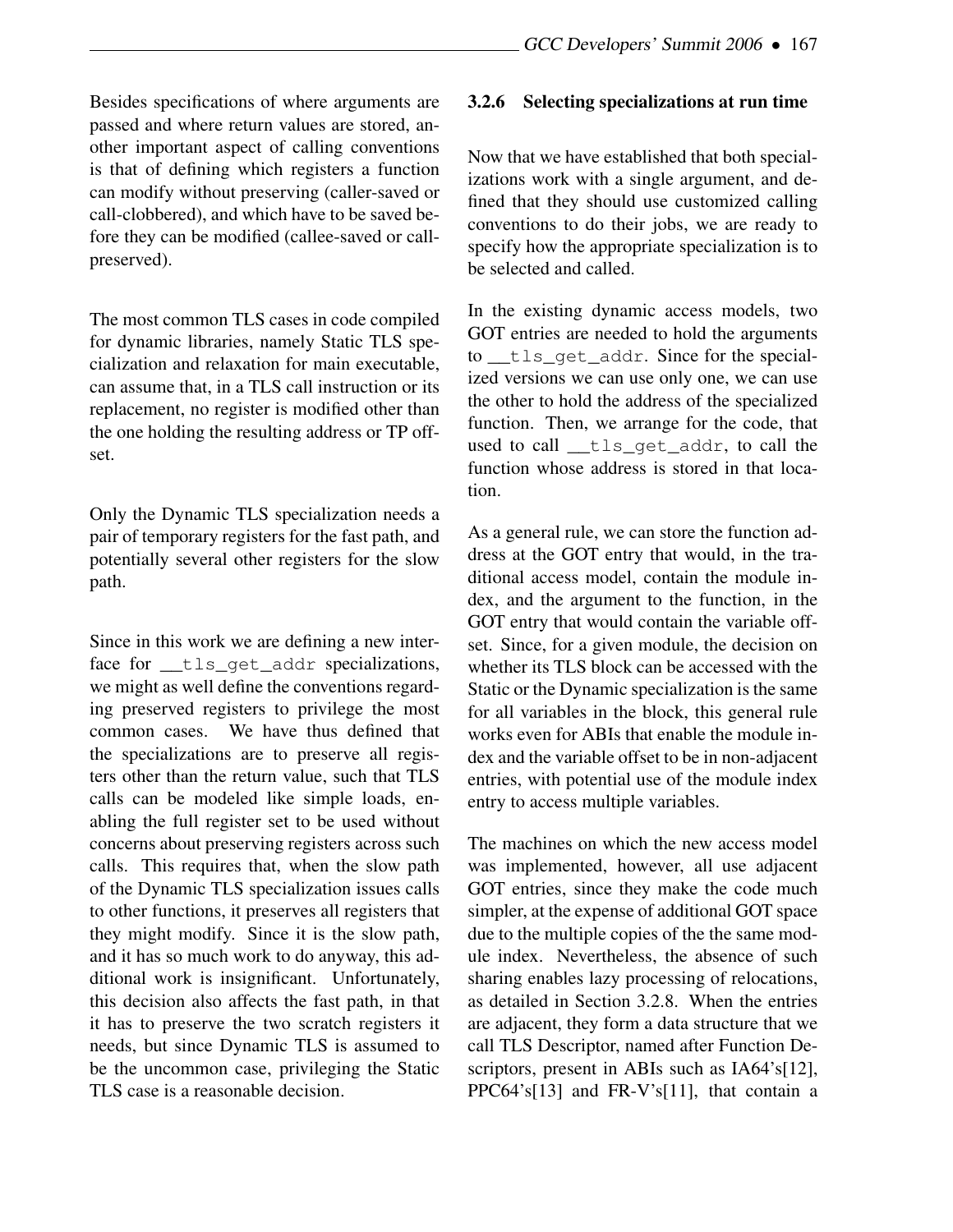

Figure 2: General structure of a TLS Descriptor, with 3 different specialization types, for Static and Dynamic TLS, and Lazy TLS that decays to one of the other two on the first use.

function's entry point and a context pointer, e.g., the GOT pointer to be used by the function. TLS descriptors also take two words, but, instead of a context pointer, their second word contains an argument to the function whose pointer is in the first word, as depicted in Figure 2.

Fujitsu FR-V has never had a traditional TLS ABI, since it was already designed taking advantage of the new access model, but we can imagine that, if it had, the instruction sequence would be as follows.

sethi.p #gottlsgdhi(var), gr8

setlo #gottlsgdlo(var), gr8 ldd #tlsgd(var)@(gr15, gr8), gr8 call \_\_tls\_get\_addr

The 1dd instruction loads into the pair of registers starting at gr8 the pair of words starting at the address obtained by adding gr15, the GOT pointer, and gr8, whose value was set to the linker-computed displacement for the GOT entry containing the module index and the variable offset. In the actual FR-V TLS ABI, the call sequence is as follows.

sethi.p #gottlsdeschi(var), gr8 setlo #gottlsdesclo(var), gr8 ldd #tlsdesc(var)@(gr15, gr8), gr8 calll #gettlsoff(var)@(gr8, gr0)

The variation here is mainly from relocations that reference a TLS Global Dynamic GOT entry to those that reference a TLS Descriptor GOT entry, and the last instruction, that is a call to a named function in the former, that goes through a PLT entry, and a call to a given address in the latter, that goes straight to the specialization. The address was loaded into gr8; gr0 is fixed at zero.

On GNU/Linux IA32, the difference is a bit more significant. The current TLS ABI specifies the following sequence for the General Dynamic access model.

```
leal var@TLSGD(,%ebx,1), %eax
call ___tls_get_addr@PLT
```
This uses an extraneous addressing mode for leal, equivalent to (%ebx), but longer, making the instruction long enough for the relaxation replacement, that takes 12 bytes. Our version, however, is as short as 8 bytes for the call sequence, although it requires an additional byte for the segment prefix to the load or store instruction that uses the resulting offset.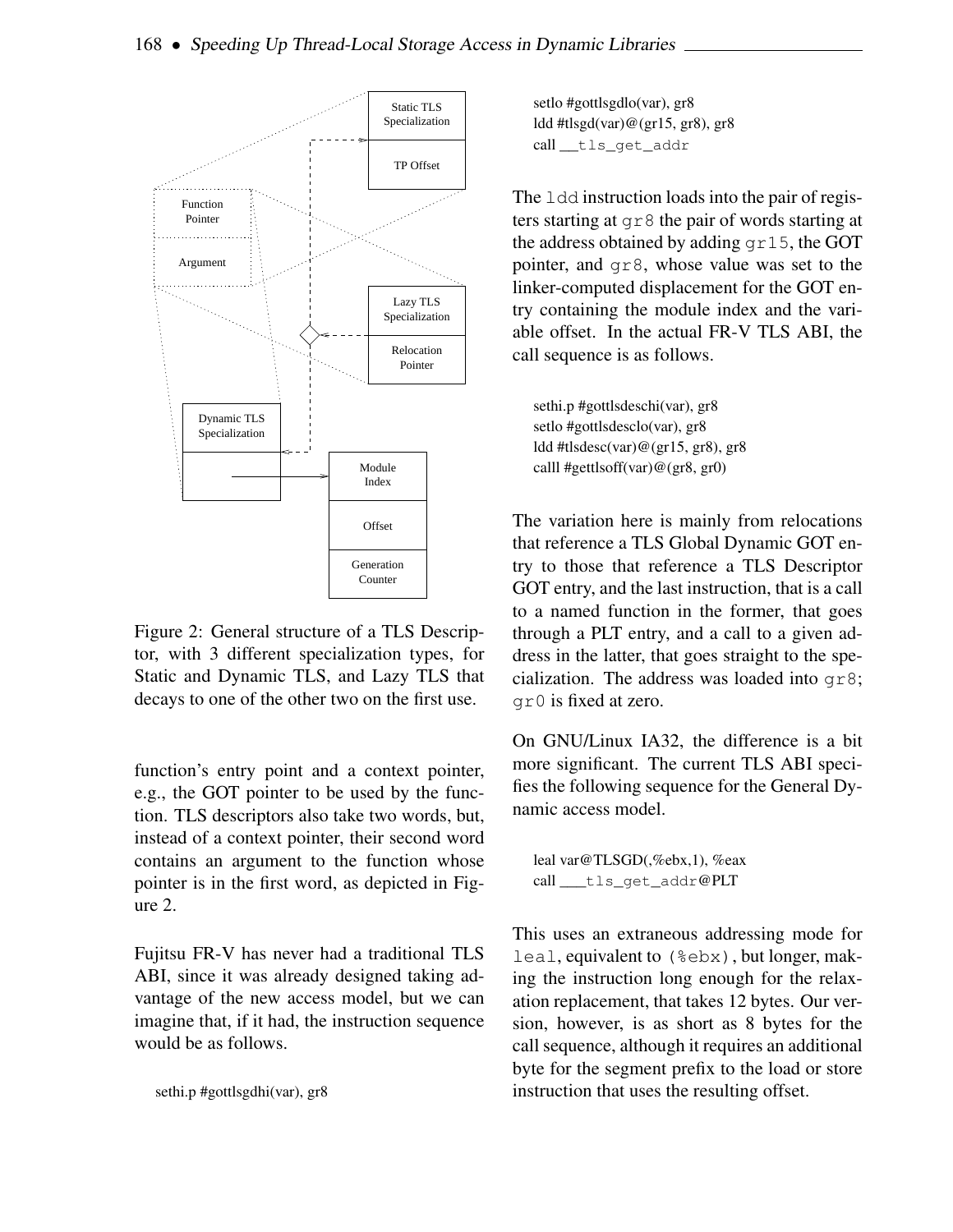leal var@TLSDESC(%ebx), %eax call \*var@TLSCALL(%eax)

Note that var@TLSCALL is just an annotation to aid linker relaxations, such that the two instructions can be scheduled apart. The actual instruction encoding is the two-byte indirect call, that calls the function at the address stored at the memory location whose address was computed into  $\frac{1}{2}$ eax by the leal instruction. The called specialization knows that, at its entry point, %eax points to the TLS descriptor, so it can load its argument from the descriptor.

On AMD64/EM64T, the original call sequence contains several meaningless padding prefixes to make room for relaxation substitutions, as follows.

.byte 0x66 leaq var@TLSGD(%rip), %rdi .word 0x6666 rex64 call \_\_tls\_get\_addr@PLT

Our improved call sequence follows the very same pattern as IA32, with the difference that GOT accesses do not involve a fixed register, but are PC-relative, and register and addresses are 64-bits wide. While the above takes 16 bytes, the following takes as little as 9, plus one for the byte prefix in actual accesses.

leaq var@TLSDESC(%rip), %rax call \*var@TLSCALL(%rax)

#### 3.2.7 DTV compression

When this new access model is used, and the traditional one is not (i.e., \_\_tls\_get\_addr is never called directly), it is possible to remove all static entries from the DTV, since they are never used. Since we know that every access to

Static TLS will go through the static specialization, that does not use the DTV, entries for such modules can be entirely removed, enabling the initial DTV to be trivially set up.

This offers a slight speed up in thread creation for processes that have multiple initial modules with TLS segments, potentially saves memory by delaying the need for dynamically growing the DTV, and enables the DTV to be reduced by half, since its current definition reserves a word in every entry to tell whether it is static or dynamic when the time comes to release that entry and free up its storage.

Even when the traditional dynamic TLS access model is used, it is possible to enable this DTV compression, as long as the index range reserved for initial modules can be easily distinguinshed from that of dlopened modules, for example, by having the most significant bit set. \_\_tls\_get\_addr would then have to recognize this case and use an alternate code path that, instead of relying on the DTV, obtained the module's constant TP offset from a separate table.

#### 3.2.8 Lazy relocations

Processing relocation entries lazily enables significant speedups in start-up time for applications. The mechanism consists in performing a very quick pass over relocations that can be resolved lazily (something that can be determined by the linker), setting them up such that, only when they are used for the first time are they actually resolved.

This hastraditionally been used to resolve function addresses in dynamic linking. A call to a function that does not bind locally (i.e., that may be resolved to a definition in a separate module) is directed to go through a PLT entry,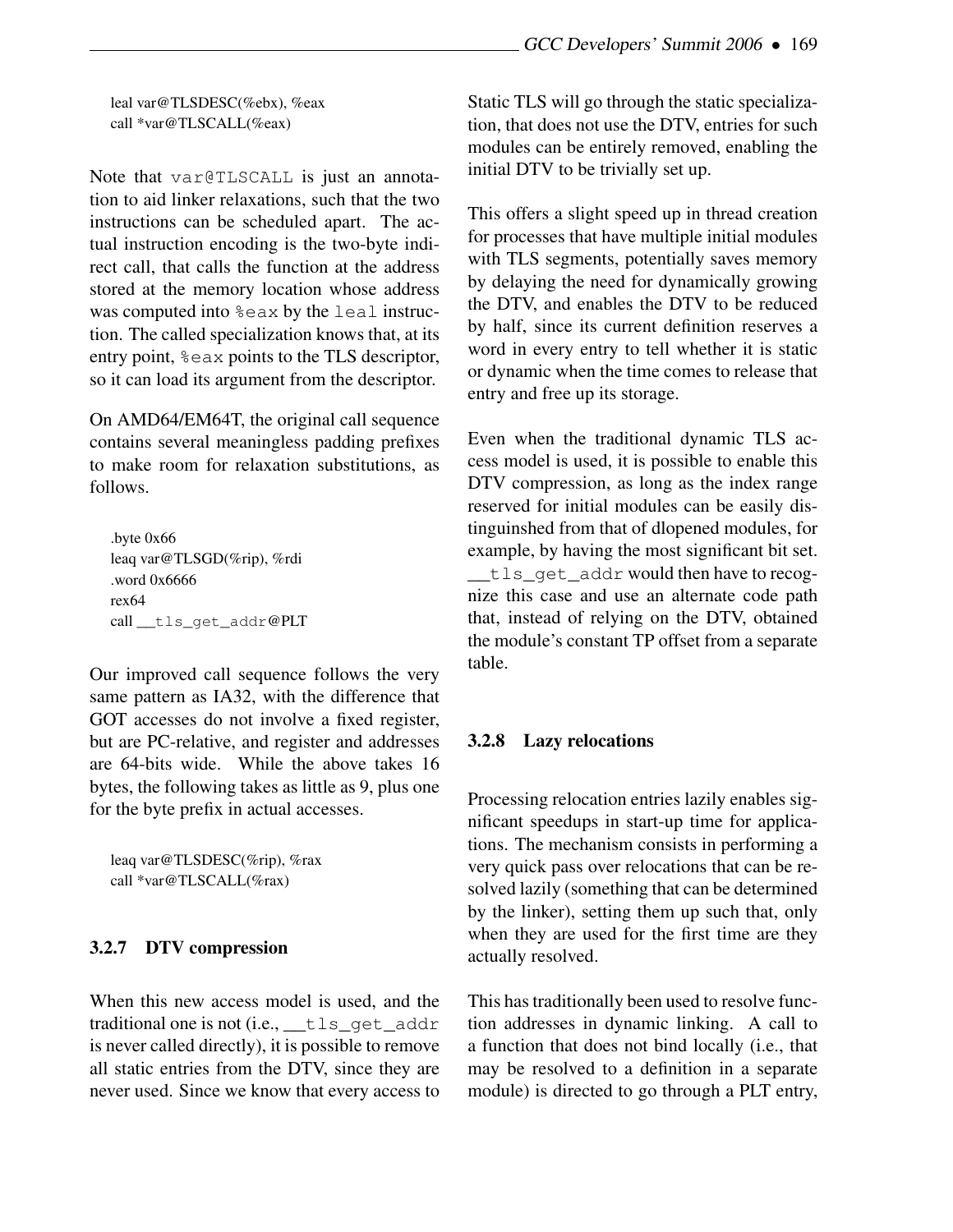that loads an address from the GOT and jumps to it.

In the first pass, the dynamic loader sets these GOT entries to point to a stub that calls the dynamic resolver with enough information for it to identify the relocation that it should resolve at that time.

The dynamic resolver applies the relocation, modifying the GOT entry such that subsequent calls go straight to the actual function, and then transfers control to the function that should have been called, as if it had been called directly.

Although lazy relocation processing is very often applied to function calls, it is never applied to data accesses, since there is no transfer of control involved, and introducing it would render the access model too costly in terms of performance.

In our optimized dynamic access model, however, there is a control transfer, and we realized we could use that to enable lazy relocation processing. In the quick pre-relocation pass, the function address in the TLS descriptor is set to another specialization that handles lazy relocation, and the argument is set so as to point to the relocation itself.

When the function is called, it resolves the symbol the relocation refers to, decides whether to use the Static or Dynamic specialization and sets up the TLS descriptor according to the decision, such that subsequent calls involving the same TLS descriptors go straight to the most efficient specialization.

Care must be taken to ensure that the TLS descriptor is never in a state that, should another thread perform an access using it, will yield an incorrect result.

On FR-V, that is not very difficult, since the instructions that read and store a pair of words are atomic given sufficient alignment. On IA32 and AMD64/EM64T, however, there is no instruction that can read or modify a pair of words atomically. Since requiring every call site to use synchronization would be too costly, a solution was devised that requires synchronization only in the lazy relocation function itself.

The lazy relocation specialization first acquires a dynamic loader lock and verifies that the TLS descriptor still points to itself. If so, it modifies it so as to point to a hold function and reads the argument. At that point, it can release the lock and compute the final value of the TLS descriptor, using the argument read while the lock was held.

Before modifying the descriptor, it acquires the lock again, wakes up any threads that might be waiting for it in the hold function (using say a condition variable), finally releasing the lock and transferring control to the function whose address was stored in the TLS descriptor.

The hold function simply acquires the lock and, in a loop, tests whether the TLS descriptor still points to it and, if so, waits on the condition variable until it is signaled, otherwise, it releases the lock and transfers control to the function specified in the TLS descriptor.

A simpler, yet less scalable, alternate design for the hold function, that does not involve condition variables, relies on the lock alone: the lazy relocation function does not release the lock throughout its operation, and the hold function is as simple as acquiring the lock, releasing it and transferring control to the function specified in the TLS descriptor. This design is quite appropriate when the relocationprocessing code in the dynamic loader already requires a lock to be held, as it is the case in GNU libc.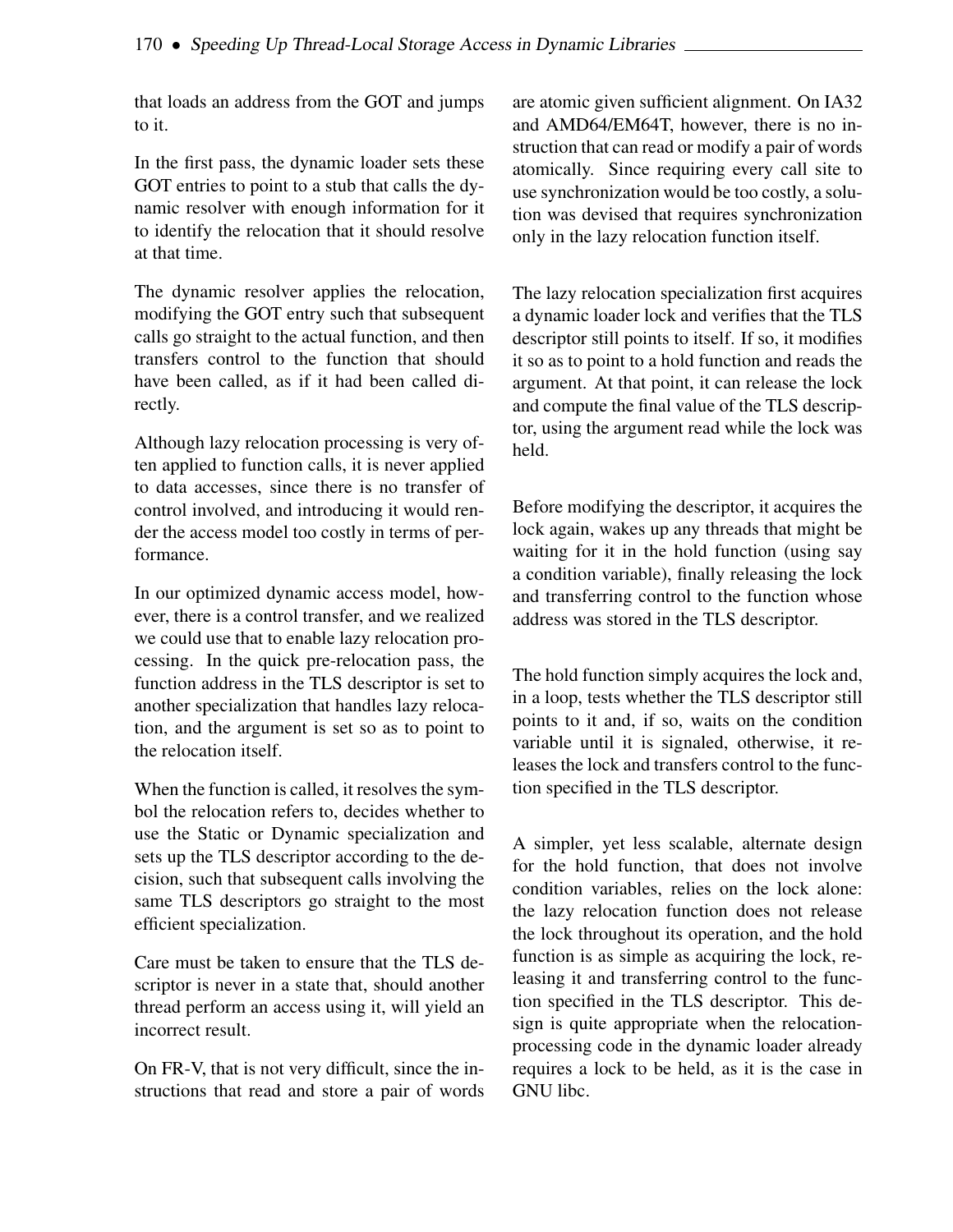# 4 Performance

Verifying any actual performance improvements provided by the optimizations introduced herein proved to be a major challenge. To the best of our knowledge, the only library that makes heavy use of Thread Local Storage is GNU libc itself. To make matters worse, GNU libc takes advantage of the fact that its dynamic loader and C library are always loaded initially, and thus they use the Initial Exec access model throughout the libraries offered by GNU libc, ensuring that any thread-local variables accessed with this access model are located in one of these two libraries.

Even forcing GNU libc to not use the Initial Exec access model and running the Native Posix Thread Library (NPTL[14]) performance benchmark to evaluate the benefit of the optimization to this benchmark showed no difference whatsoever. Investigation showed that this benchmark called \_\_tls\_get\_addr only a handful of times during a test run that took tens of seconds, so performance differences could not possibly be exposed by this benchmark.

The main reason as to why the thread performance test did not use dynamic access models very often is that, first of all, it did not exercise thread-local storage access itself and, even if it did, it is a main application, not a dynamic library, so dynamic models do not apply. As for the libraries it uses, GNU libc's C and thread libraries maintain information pertaining to threads in the thread's static TLS block, and access it using a model similar to Local Exec, so they are not affected by the choice to not use the Initial Exec model within libc.

Although Gomp[15], the implementation of OpenMP[16] for the GNU toolchain, has very recently become a viable platform for measuring TLS performance, the SPEC OMP2001 benchmark uses threadprivate variables

in only one of its tests, and even then, not in a dynamic library, so using this benchmark was not viable either, and we were left with the need for creating synthetic microbenchmarks.

We have created a total of 40 tests for our benchmark, such that every test is represented as a function that returns a result that is somehow related with one or more thread-local variables, with variations in 4 different dimensions, described in the following paragraphs.

Operation Half of the tests compute the address of a thread-local variable (addr), whereas the other half computes the actual value stored in the thread-local copy of the variable (load). This exposes differences related with the efficiency of accessing a thread-local variable without explicitly adding the thread pointer to its relative location. On all tested CPUs, the TP register is a special register whose contents cannot be read or modified from userland. It can be used as a base register to read or modify a thread-local variable, but computing the address of a variable requires loading the register's value from a reserved location in the Static TLS block.

**Timing** All of the timing is performed using the clock tick counting instructions available on the CPUs we've used for testing. Half of the test functions time their operation by themselves (Internal), storing the number of clock ticks elapsed while performing the operation in a pointer passed in as an argument. The other half perform no timing whatsoever, relying on their callers to obtain the clock tick count for the entire call (External). Unlike the previous dimension, that intends to expose differences, this one intends to confirm the performance improvements we've achieved, by offering multiple performance measures of different but functionally-similar code.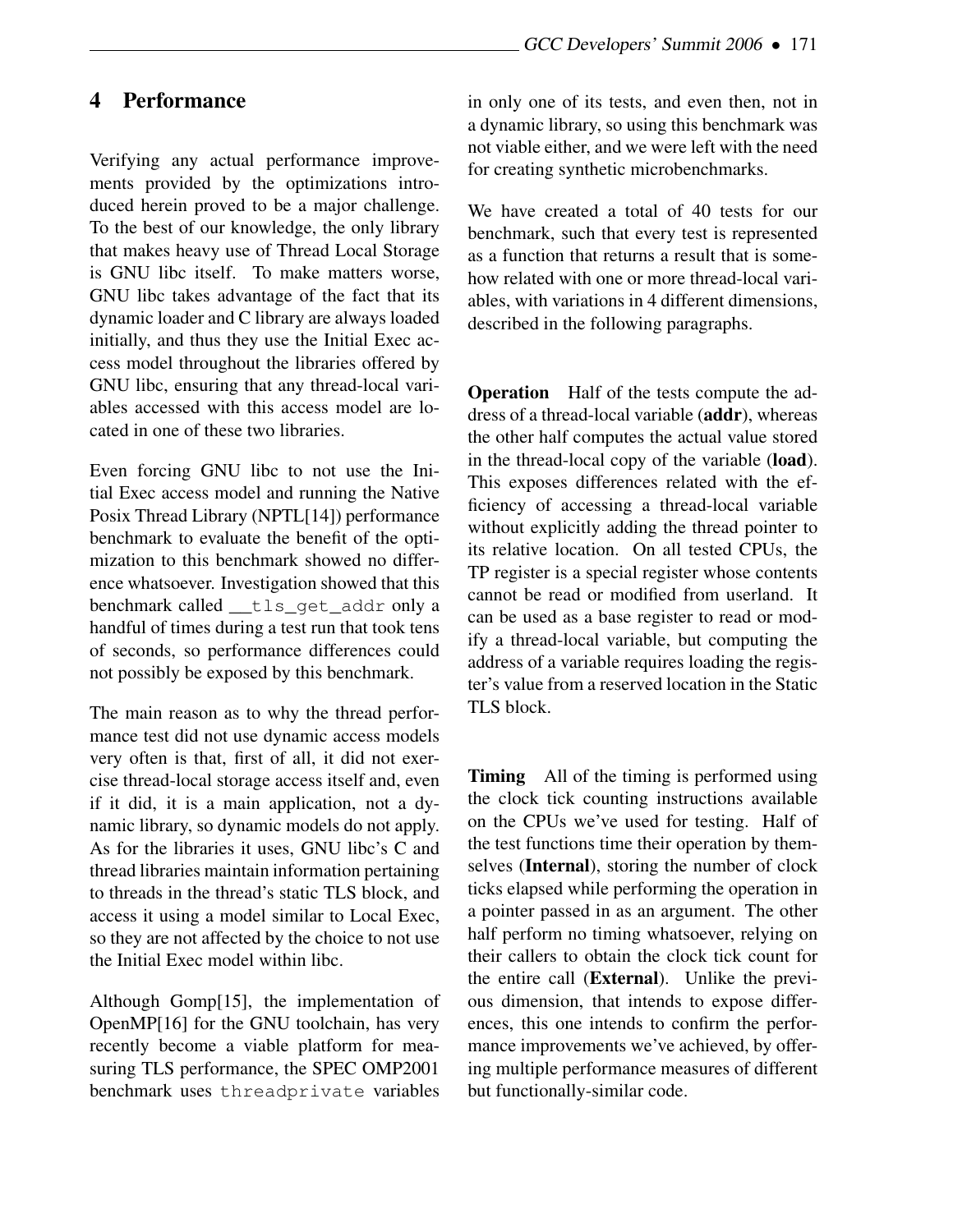The confirmation was not straightforward, though; the little room for scheduling in the internal timing variants and the high pressure on the registers used by both the timing instructions and function call return values would create pipeline bubbles that, without care to avoid such worst-case conditions (unlikely to occur in real life), would have made some tests that perform very little work appear to be slower than some that perform much more work.

Access model We have four different kinds of tests in this dimension, in which knowledge about the location of the thread-local variable used varies, plus one kind of test that combines access to multiple variables.

Half of the single-variable tests use Initial Exec access models, but in half of these, the compiler generated Initial Exec code because it was told the variable was in Static TLS (OIE, for original IE); in the other half, the compiler was told the variable was in Dynamic TLS, so it generated General Dynamic code, and then the linker relaxed that to Initial Exec, being aware of the Static TLS location of the variable (RIE, for relaxed IE).

The other half of the single-variable tests use General Dynamic access models. In half of these, the variable is in Static TLS, so our main optimization kicks in (SGD, for static GD); in the other half, the variable is in Dynamic TLS, so the main optimization does not apply (DGD, for dynamic GD).

The multi-variable tests (Cmb, for combined) subtract the values or addresses of the RIE and the SGD variables, and adds the value or address of the DGD variable, returning the result. All this work grants the compiler more opportunity to hide the latency of certain operations through instruction scheduling.

Local State Half of the test functions are so simple that, when they have to call  $\pm 1$ s get\_addr or equivalent, any automatic variables of their own can easily be assigned to callpreserved registers, so the optimized calling conventions suggested in this paper show no benefit whatsoever (Min St). In order to expose such benefits, the other half of the test functions contain a large number of automatic variables (Max St) whose contents are forced into registers before and after the TLS operation, such that, with the standard calling conventions, almost all call-clobbered registers have to be spilled before the call and reloaded after it, whereas with our optimization, none of this takes place.

The number of variables is chosen such that all but one of the general-purpose registers are taken up by these variables. On IA32, we use 5 such variables, considering that %ebx is reserved as the GOT pointer, and that %ebp can be used as a general-purpose register, making up for 6 available registers, 3 call-saved, 3 callclobbered. On AMD64, we use 14 such variables, since %esp is not really usable in the 16-register set. On both CPUs, we keep one register available to hold the result of the TLS operation, with the explicit intention of showing a worst-case scenario for the traditional code, where the advantages of the custom calling conventions would be greatest. The actual benefit from this change will be somewhere in between the two variants in this dimension.

The 40 combinations of the above variations are all located in a dynamic library that is dlopened by the main benchmark program. This ensures that the test functions do not get inlined into the main benchmark loop, which might enable hoisting of operations, making operations look faster than they are.

We build two such dynamic libraries for each tested architecture: one created with the com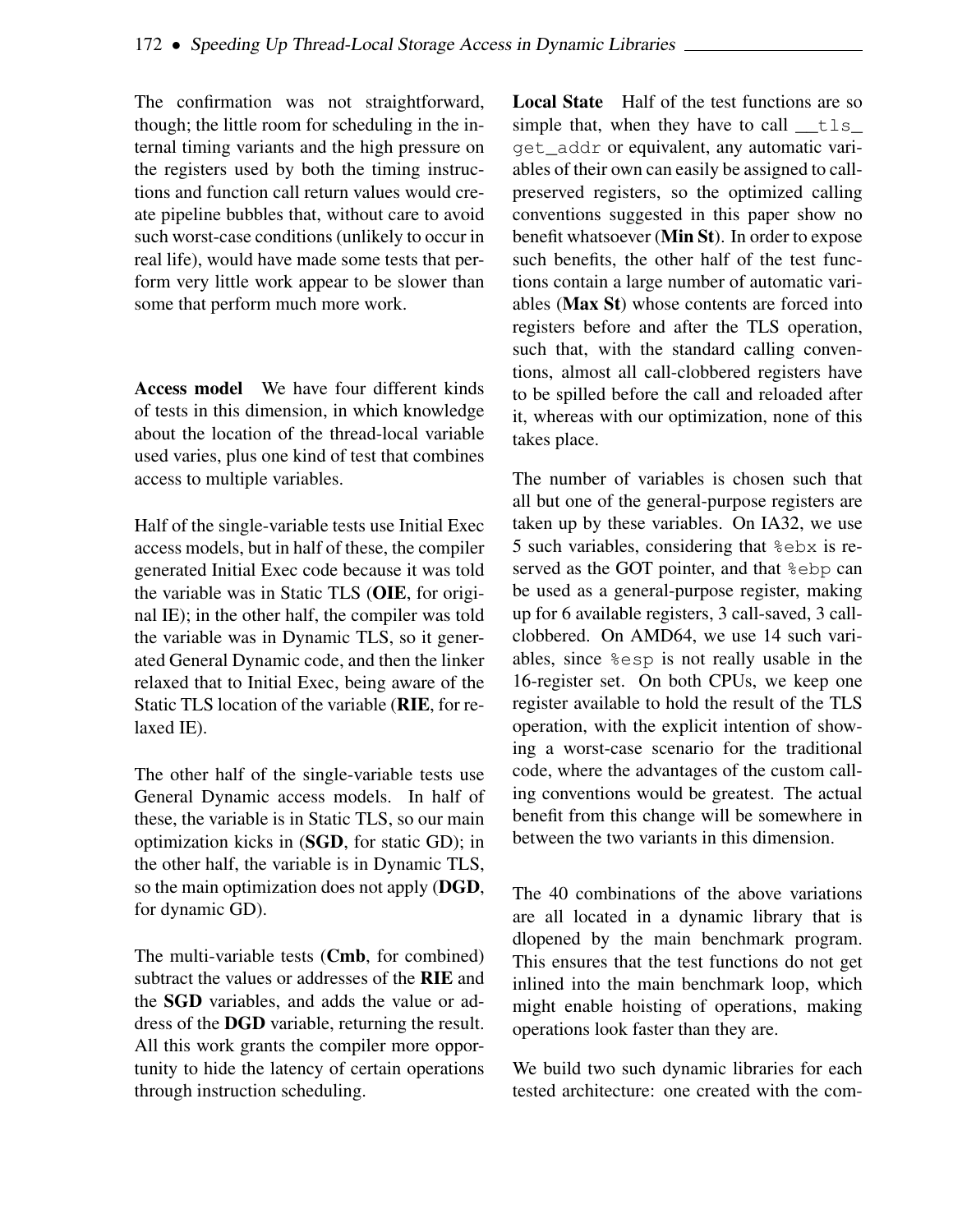piler configured to generate code in the traditional way (Ol), another following our new proposed method (Nu). A full test run goes through all 40 tests for each of the 2 libraries, which makes up for the 80 tests total.

Every test is run a large number of times, in two different configurations. In one configuration, we run each one of them in a tight loop to then proceed to the next test; in the other, each test is run once in a randomized sequence generated for every iteration in a loop. More details are given below.

Although running the tests in a tight loop has enabled us to initially measure a lower bound for the execution time of each test, such lower bound was initially not thought to be very representative of real-life performance, since it depends heavily on hot caches and nearly-perfect branch and call/return prediction, something that is not necessarily expected in practice.

In order to try to obtain more representative results, we collect all of the tests into a vector and then, for every iteration in the main benchmark loop, we get the vector sorted at random and then iterate over the randomized vector, running each test once per iteration in the main loop. Each test run produces a time result that is immediately logged to a file. This logging and randomization helps avoid getting cache, branch and call/return prediction hits too common for any single test, which enables us to achieve moderately reproducible results with thousands of runs of each test, as opposed to hundreds of millions that we needed in the tight-loop test. It often (but not always) gets us identical per-iteration lower bounds, but the average run times no longer tend to the lower bound as the iteration count increases.

Unfortunately, this randomization, and the possibility of long interrupts and context switches that could skew averages up at random, have caused average times over 1 million runs to

vary by as much as 30%, even after discarding values that appear to be too high.

That said, in spite of the significant error margin in the exact averages, we've verified that there appears to be a strong correlation between improvements in minimum times, as measured in the tight loop, and improvements in the average times, although speedups tend to be smaller for averages than for minimums.

Given this correlation and the irreproducibility of the exact average results, we've decided to not include the average times in the paper. Since binaries and the complete source code of the implementation, including the benchmark program that can generated them, are available for download at http://www. lsd.ic.unicamp.br/~oliva/, publishing only the minimum times, that are perfectly reproducible, was deemed enough.

## 4.1 Analysis

Testing procedure was as follows. A toolchain was built on Fedora Core 4, based on snapshots of the GCC and GNU binutils development trees taken on Oct 30, 2005. This toolchain was capable of generating code for both IA-32 and AMD64, selecting the old or the new TLS call sequences through a command-line switch. A development snapshot of GNU libc, taken on the same day, was built using this compiler for both IA-32 and AMD64. The IA-32 version was built with optimizations for Pentium II or newer; the AMD64 version was built with default settings. The benchmark program and libraries were built with the same settings.

The benchmark program was run on 3 different environments, each one described in the caption of the corresponding table: a Pentium III processor ran the 32-bit benchmark (Table 1),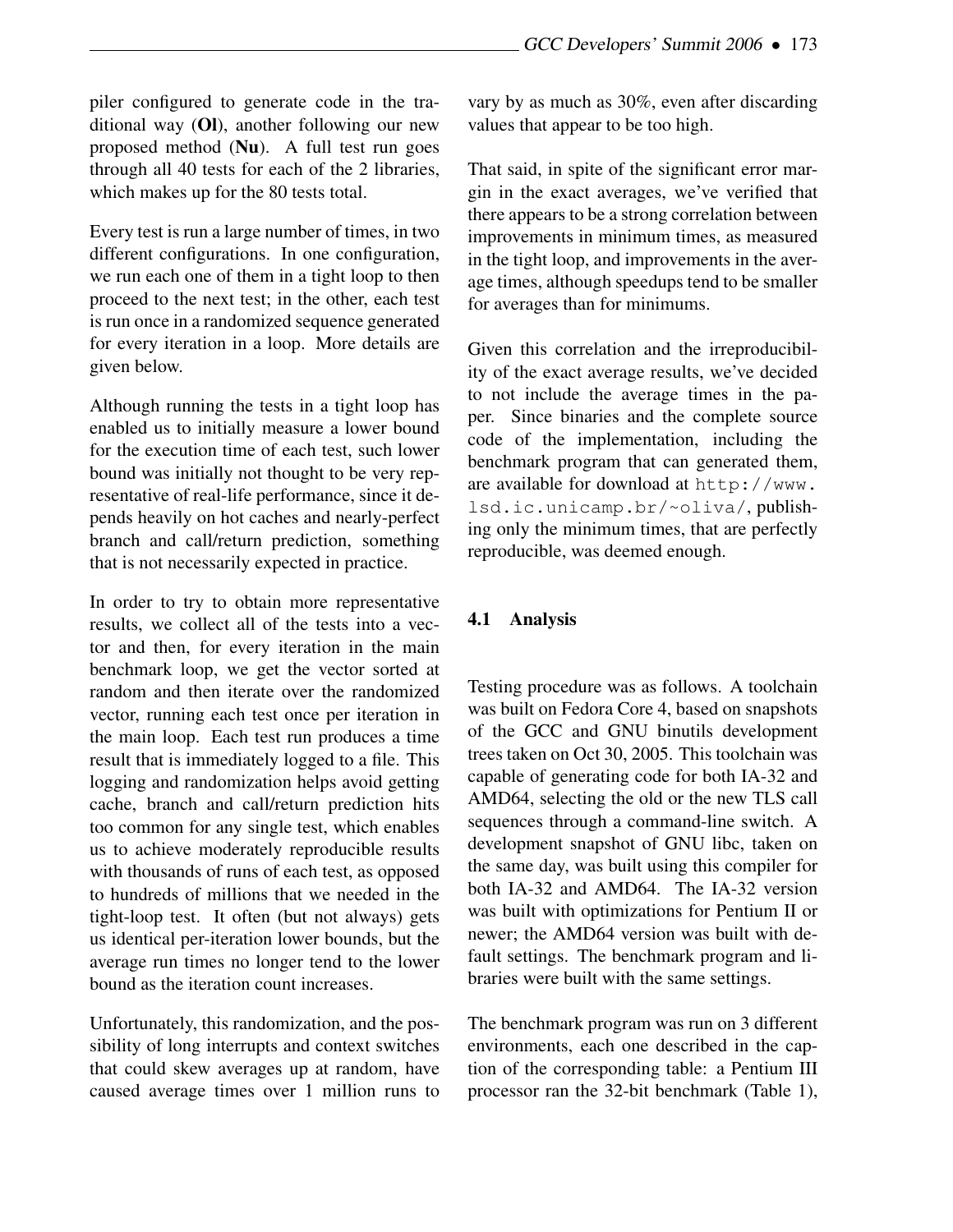|            |      | <b>Internal Timing</b> |    |        |    | <b>External Timing</b> |    |        |     |  |
|------------|------|------------------------|----|--------|----|------------------------|----|--------|-----|--|
| Acc        |      | Min St                 |    | Max St |    | Min St                 |    | Max St |     |  |
| Mod        | Op   | <sup>Ol</sup>          | Nu | O1     | Nu | <sup>Ol</sup>          | Nu | O1     | Nu  |  |
| OIE        | load | 33                     | 33 | 37     | 37 | 48                     | 48 | 58     | 58  |  |
|            | addr | 33                     | 33 | 38     | 38 | 45                     | 45 | 55     | 55  |  |
| <b>RIE</b> | load | 35                     | 35 | 40     | 38 | 50                     | 50 | 61     | 60  |  |
|            | addr | 34                     | 34 | 39     | 37 | 48                     | 50 | 62     | 59  |  |
| SGD        | load | 64                     | 39 | 67     | 43 | 77                     | 53 | 88     | 64  |  |
|            | addr | 63                     | 39 | 67     | 43 | 76                     | 53 | 87     | 64  |  |
| <b>DGD</b> | load | 64                     | 58 | 67     | 58 | 77                     | 67 | 90     | 78  |  |
|            | addr | 63                     | 53 | 68     | 58 | 76                     | 67 | 87     | 76  |  |
| Cmb        | load | 104                    | 63 | 108    | 77 | 110                    | 78 | 131    | 100 |  |
|            | addr | 94                     | 64 | 101    | 69 | 113                    | 78 | 123    | 90  |  |

Table 1: Minimum run times, in CPU cycles, over 100000000 iterations on a Pentium III Speedstep 1.0GHz (32-bit only). The timing overhead, included in the figures above, was measured as 33 CPU cycles.

and an Athlon64 processor ran both the 32 bit (Table 2) and the 64-bit (Table 3) benchmarks. In all cases, the processors were configured to avoid clock speed switching, and the boxes were very lightly loaded, except for the benchmark program. The results were mechanically converted to LAT<sub>EX</sub> tables.

Figures 3, 4, 5, and 6, also generated mechanically, display information from the SGD and DGD internal-timing tests in the tables. In each chart, the left cluster of bars is for Min St tests; that on the right is for Max St tests. Within each cluster, the bars represent each of the tested machines, in the same order that their tables appear. Within each bar, the dotted line represents the timing overhead (see below), the lower bar is the Nu time and the upper bar is the Ol time. Speedups are computed in each bar; the lower speedup is computed as a fraction of the Ol and Nu numbers directly from the table, the upper speedup is computed by first subtracting the timing overhead from the dividend and the divisor. The real speedup in practice ought to be between the two figures.

The timing overhead is the difference in the clock tick count between two subsequent ex-

|            |      | Internal Timing |    |        |    | <b>External Timing</b> |    |                                              |    |
|------------|------|-----------------|----|--------|----|------------------------|----|----------------------------------------------|----|
| Acc        |      | Min St          |    | Max St |    | Min St                 |    | Max St                                       |    |
| Mod        | Op   | $\Omega$        | Nu | O1     | Nu | O1                     | Nu | Ol                                           | Nu |
| OIE        | load | 9               | 9  | 10     | 10 | 24                     | 24 | 29                                           | 29 |
|            | addr | 5               | 5  | 10     | 10 | 21                     | 20 | 30<br>34<br>30<br>57<br>56<br>57<br>56<br>98 | 29 |
| <b>RIE</b> | load | 9               | 9  | 17     | 10 | 25                     | 25 |                                              | 30 |
|            | addr | 5               | 5  | 13     | 10 | 21                     | 22 |                                              | 29 |
| SGD        | load | 34              | 9  | 40     | 15 | 49                     | 29 |                                              | 31 |
|            | addr | 32              | 9  | 38     | 11 | 44                     | 25 |                                              | 31 |
| <b>DGD</b> | load | 35              | 23 | 40     | 25 | 48                     | 38 |                                              | 42 |
|            | addr | 31              | 18 | 38     | 21 | 46                     | 37 |                                              | 40 |
| Cmb        | load | 76              | 29 | 79     | 39 | 78                     | 46 |                                              | 59 |
|            | addr | 66              | 23 | 68     | 32 | 76                     | 42 | 87                                           | 49 |

Table 2: Minimum run times, in CPU cycles, over 100000000 iterations on an Athlon64 3000+ (1.8GHz) notebook, running the benchmark compiled for 32-bit mode. The timing overhead, included in the figures above, was measured as 8 CPU cycles.

|            |      | <b>Internal Timing</b> |        |        |    | <b>External Timing</b> |        |                            |    |
|------------|------|------------------------|--------|--------|----|------------------------|--------|----------------------------|----|
| Acc        |      |                        | Min St | Max St |    |                        | Min St | Max St                     |    |
| Mod        | Op   | O1                     | Nu     | O1     | Nu | O1                     | Nu     | $\Omega$                   | Nu |
| <b>OIE</b> | load | 9                      | 9      | 9      | 9  | 9                      | 9      | 19                         | 19 |
|            | addr | 8                      | 8      | 8      | 8  | 9                      | 10     | 18                         | 17 |
| <b>RIE</b> | load | 9                      | 9      | 22     | 9  | 13                     | 9      | 32                         | 19 |
|            | addr | 5                      | 8      | 20     | 8  | 9                      | 10     | 28<br>15<br>47             | 16 |
| SGD        | load | 26                     | 9      | 37     | 11 | 29                     |        |                            | 20 |
|            | addr | 23                     | 9      | 36     | 10 | 28                     | 12     | 47<br>48<br>47<br>72<br>68 | 18 |
| <b>DGD</b> | load | 26                     | 25     | 37     | 25 | 29                     | 26     |                            | 31 |
|            | addr | 23                     | 21     | 36     | 21 | 28                     | 22     |                            | 31 |
| Cmb        | load | 47                     | 30     | 62     | 39 | 52                     | 31     |                            | 50 |
|            | addr | 42                     | 23     | 59     | 28 | 49                     | 27     |                            | 37 |

Table 3: Minimum run times, in CPU cycles, over 100000000 iterations on the same Athlon64 notebook from Table 2, running the benchmark compiled for 64-bit (AMD64) mode. The timing overhead, included in the figures above, was measured as 5 CPU cycles.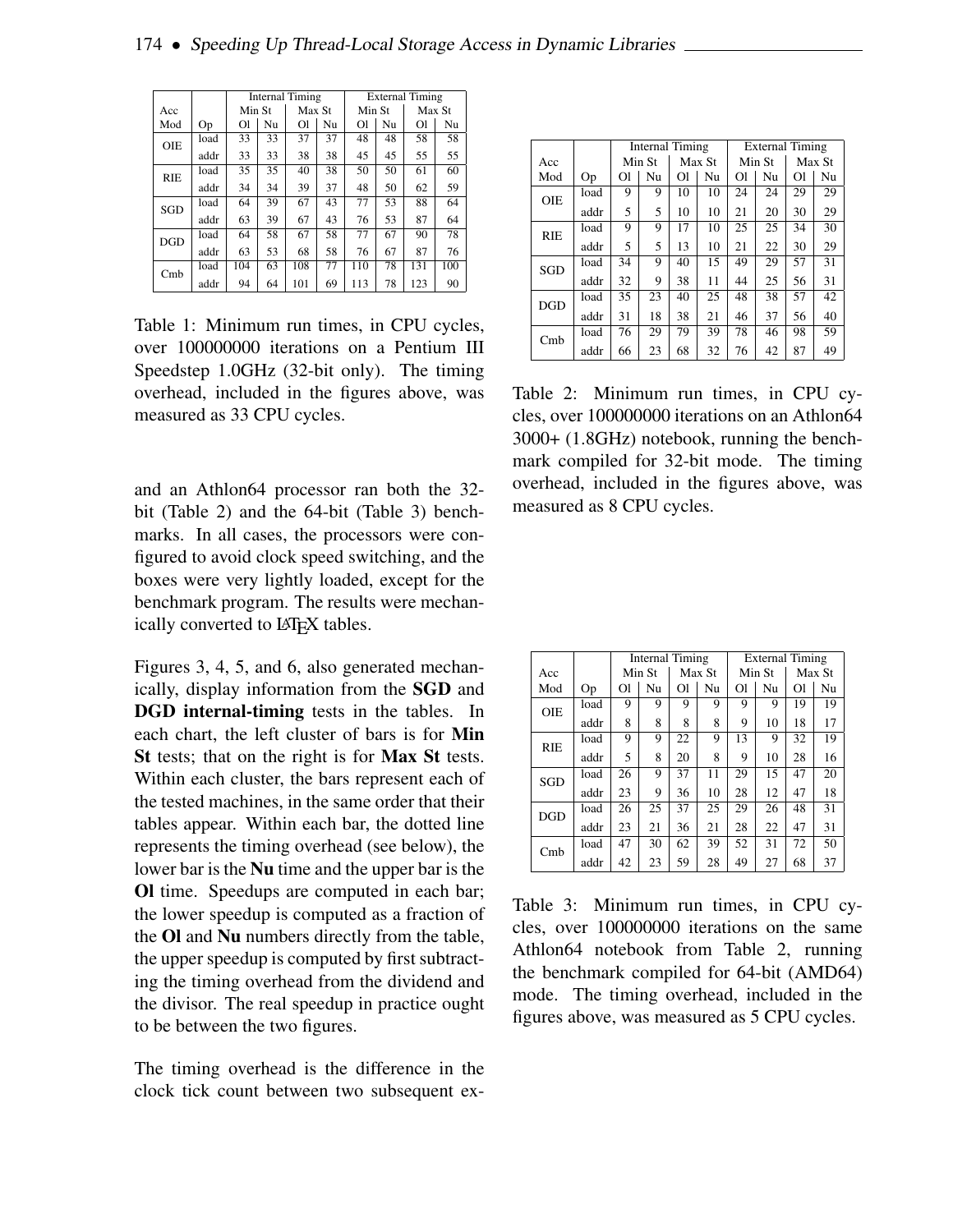

Figure 3: SGD load internal timing results.



Figure 4: SGD addr internal timing results.

ecutions of the instruction that obtains this count, including the time needed to copy the contents of the first measurement elsewhere before they are overwritten by the second measurement. Careful analysis of the tables shows that the overhead is greater than or equal to the times measured for certain simple operations. Such simple instruction sequences are believed to fit in, or even help avoid additional pipeline bubbles.

OIE tests confirm the expected absence of variation, given that it is the exact same code being generated for both the old and the new TLS conventions.



Figure 5: DGD load internal timing results.



Figure 6: DGD addr internal timing results.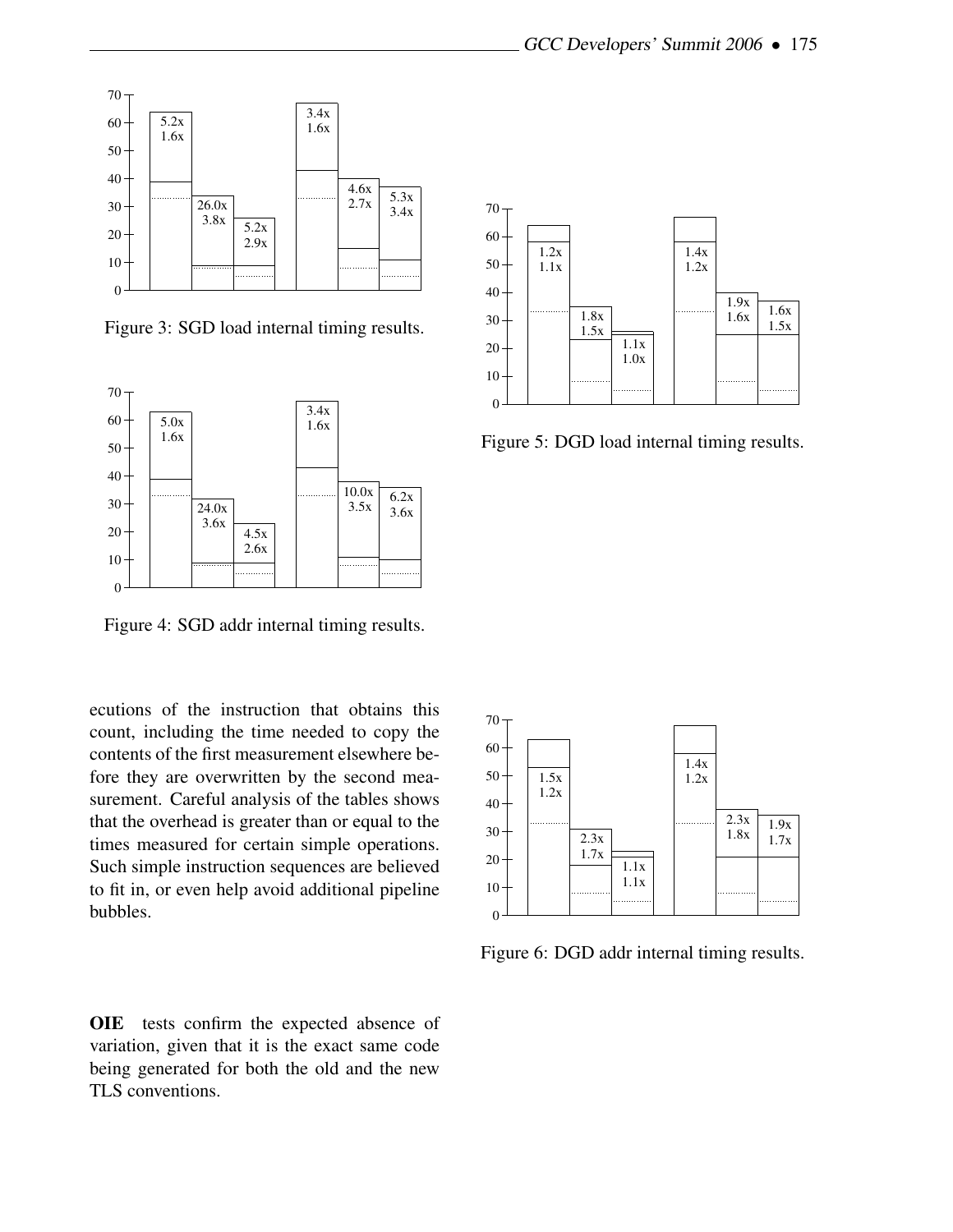RIE remains nearly identical in terms of performance on IA-32 for the minimum-state tests, as expected. For the maximum-state tests, the new method begins to show improvements, as it enables the compiler to preserve more state across the TLS calls that, in these tests, end up being relaxed, but the advantage remains since the linker cannot recover the performance loss due to register spilling and reloading. The performance loss in the 64-bit minimum-state address RIE probably indicates there might be better instruction sequences we could use for relaxation.

**SGD** is where the new method really shines. That is no surprise, since it's exactly the situation that the new method is designed to improve, and fortunately also the most common situation in code generated for dynamic libraries that accesses thread-local variables. Absolute reductions in clock cycles are consistent between internal and external timing in 32 bit mode, where the calling conventions optimization plays a less significant role; in 64-bit mode, the absolute reductions in clock cycles are consistent if you compare results among the minimum-state tests, or among the maximumstate ones.

DGD shows that performance is improved significantly even in the case that the new method regarded as the slow case. Clearly, in 64-bit mode, most of the savings stem from the optimized calling conventions, that enable the retention of state in registers, as shown in the comparison between minimum- and maximumstate in the internal timing column, where the new model remains unchanged upon the growth in state and the old model slowed down by a significant amount. In the external timing column, the overhead from having to preserve all callee-saved registers that are used is noticeable in the maximum-state column, but not as much

as in the old model. In 32-bit mode, the ability to check whether the DTV is up-to-date without setting up the GOT pointer is likely what brings most of the benefit.

Cmb essentially only confirms the results above, not offering any obvious new insights.

# 5 Conclusion

The proposed optimization improves performance of access to thread-local variables from dynamic libraries by a big margin for initial libraries, without any data size penalty and most often with code size reductions. For dlopened libraries, there are still performance advantages, but to a lesser, yet still significant extent, and there are data size penalties.

It should be highlighted that the performance gains from lazy relocations, by avoiding relocation processing at load time, and from code size reductions, by improving the instruction cache hit rate, have not been taken into account at all in the micro-benchmarks exposed here.

The implementation is readily available for widely-used CPU types, under Free Software licenses that enable any library to take advantage of this novel technique.

Some open questions remain to be answered in future work: whether there are relaxation sequences that could make the new relaxed code at least as fast as the old one on AMD64, and faster on IA32; whether returning an offset instead of an address from the specialized \_\_tls\_get\_addr calls does indeed help improve performance; whether enabling the specializations to clobber one or two registers, which would enable the dynamic-case fast path to save fewer or even no registers, would cause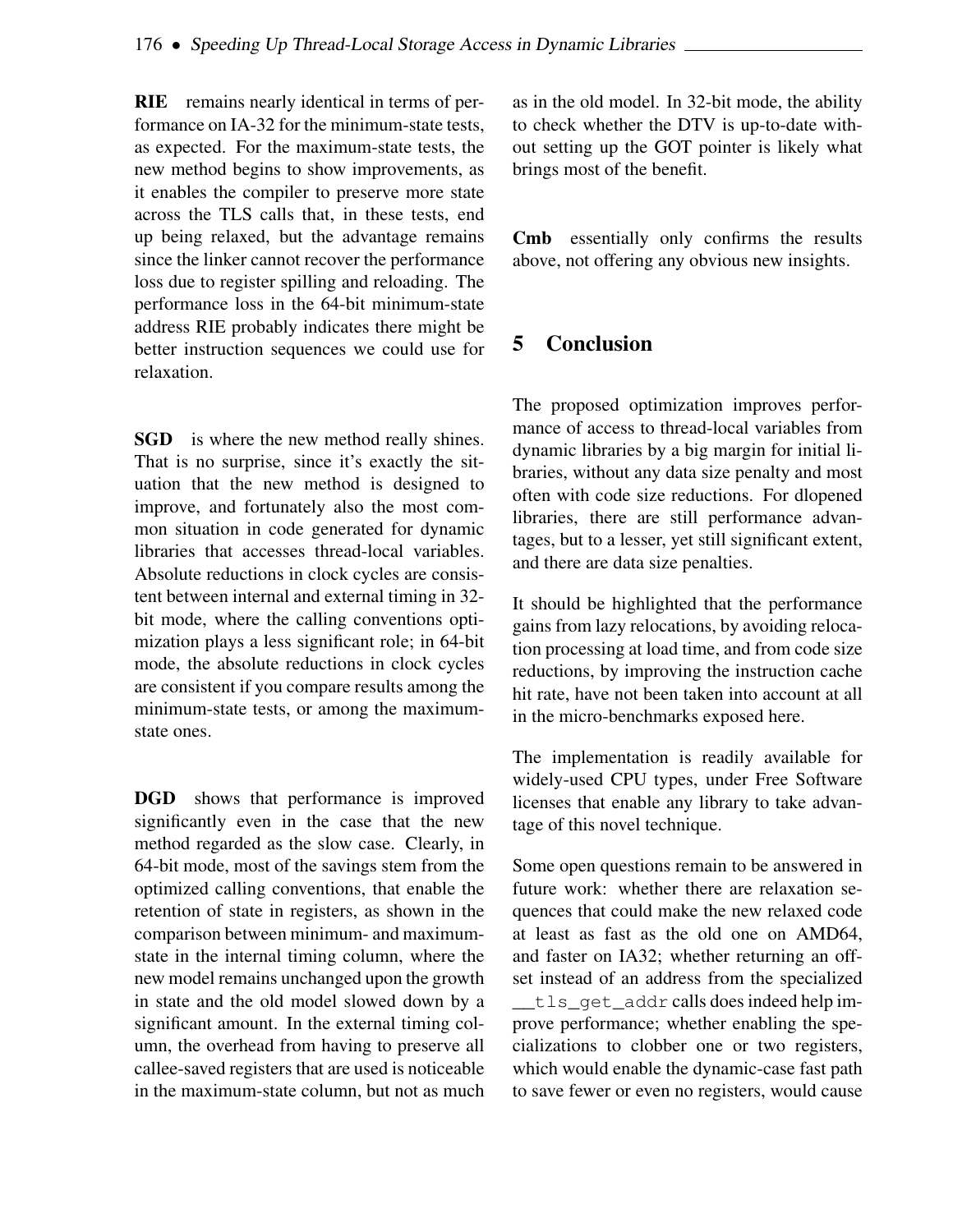a measurable decrease in performance in the more common cases; how much of a performance improvement could have been obtained over the old model by using the same call sequences, and only modifying the run-time so as to compute relocations differently, and modifying \_\_tls\_get\_addr to cope; how much benefit would be obtained by implementing DTV compression; how well the optimizations described here do on other architectures.

## Acknowledgements

Alexandre Oliva thanks Glauber de Oliveira Costa, for having reviewed this paper and offered to extend this work to the ARM platform; colleagues Roland McGrath, Jakub Jelínek, Richard Henderson, and Ulrich Drepper for the early discussions on the design, for the support and reviews in designing and implementing the optimizations on various architectures; Aldy Hernandez for tolerating the delays due to the creativity in designing the FR-V TLS ABI, for drafting its early descriptions and for doing the compiler work for that implementation; Eric Bachalo, his manager at that time, for giving his approval to such creativity in a customer-funded project, approval that in the end made this work possible.

#### References

- [1] Herb Sutter. The free lunch is over: a fundamental turn toward concurrency in software. *Dr. Dobb's Journal*, 30(3), 2005. http: //www.gotw.ca/publications/ concurrency-ddj.htm.
- [2] Kunle Olukotun and Lance Hammond. The future of microprocessors. *ACM Queue*, 3(7):26–34, September 2005.
- [3] Portable Applications Standards Committee of the IEEE Computer Society and The Open Group. Portable Operating System Interface (POSIX), The Base Specifications. IEEE Std 1003.1, 2004. Issue 6, Incorporating Technical Corrigendum 1 and Technical Corrigendum 2.
- [4] Ulrich Drepper. ELF Handling for Thread-Local Storage. http://people.redhat.com/ drepper/tls.pdf, February 2003. Version 0.20.
- [5] John R. Levine. *Linkers and Loaders*. Morgan Kaufmann, October 1999.
- [6] Hans-J. Boehm. Fast multiprocessor memory allocation and garbage collection. Technical Report 165, HP Labs, 2000.
- [7] Alexandre Oliva and Aldy Hernandez. The FR-V thread-local storage ABI. http://people.redhat.com/ aoliva/writeups/FR-V/ FDPIC-TLS-ABI.txt, December 2004. Version 0.22.
- [8] Alexandre Oliva. Thread-Local Storage Descriptors for IA32 and AMD64/EM64T. http://people. redhat.com/aoliva/writeups/ TLS/RFC-TLSDESC-x86.txt, October 2005. Version 0.9.4.
- [9] Fred C. Chow. Minimizing register usage penalty at procedure calls. In *PLDI '88: Proceedings of the ACM SIGPLAN 1988 conference on Programming Language design and Implementation*, pages 85–94. ACM Press, 1988.
- [10] Steven S. Muchnick. *Advanced compiler design and implementation*. Morgan Kaufmann, 1997.